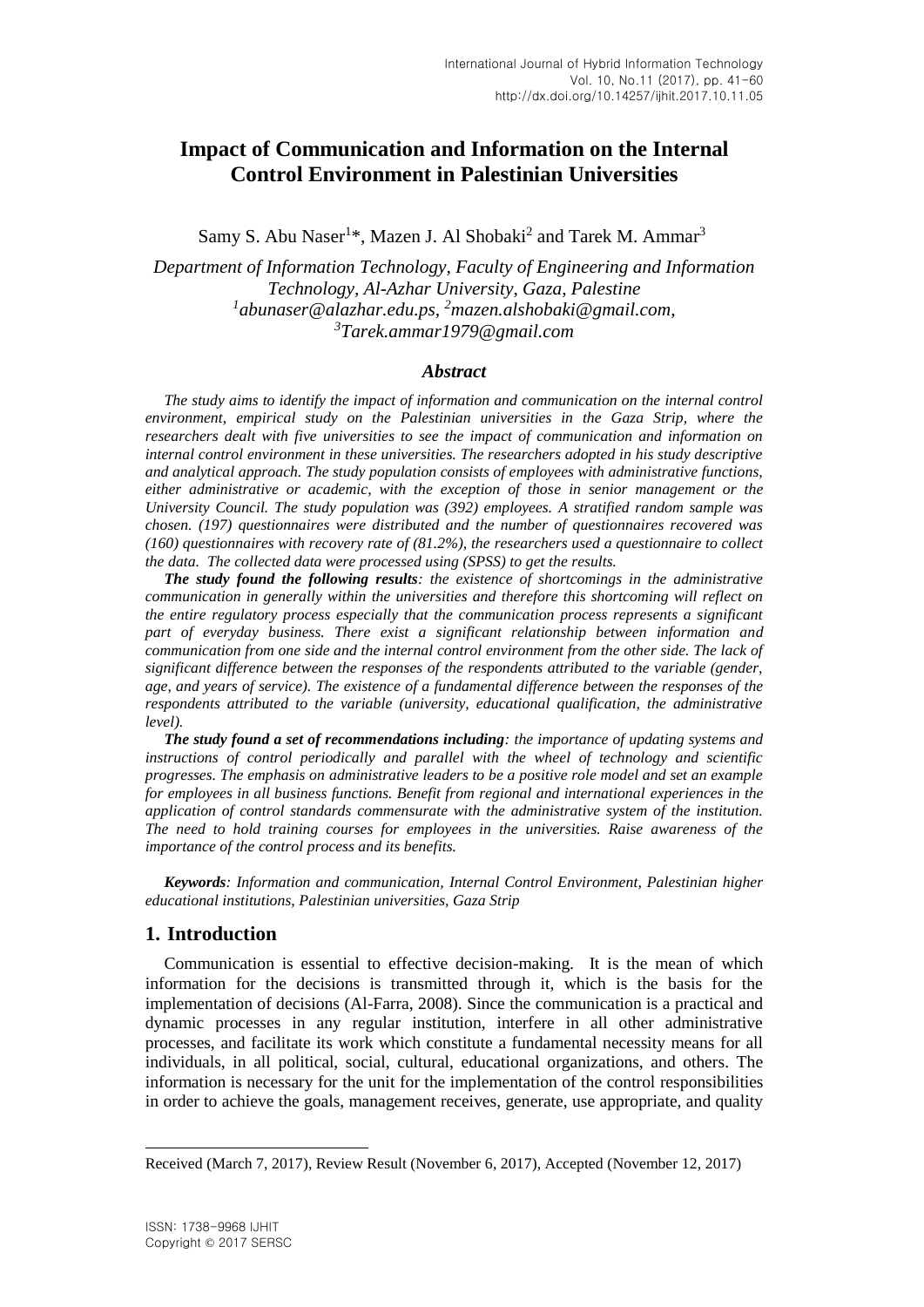of information from internal and external sources to support the work of all control components.

The control is one of the most important topics that concern of accountants, financers and economists also of interest to lawyers and administrators as it works to protect the money and calls for the use of the best available economic resources to achieve growth, stability, and to ensure the achievement of financial activity of its objectives (Badawi, 2011). Control has witnessed continuous development in its concepts, starting to look at their importance in protecting assets from theft, misuse and make sure the information is correct and detect irregularities and wastage, passing through the broader concept, which includes raising the operational efficiency and commitment to implement laws and policies in place, as well as the credibility of the financial reporting and improve the quality of financial reporting and reduce audit and lost time in addition to reduce costs and minimize losses.

# **2. Study Problem**

Control is among the main functions of the success of the administrative process which is an important job that overlap with all other administrative functions. It is function because it is concerned with maintaining the quality of the business.

Lack of owning an enterprise control system under the Technology Information and communication where the growing role of technology in all the activities has seen all the work development sectors and improve the quality of services offered through the maximum benefit from the fruits of information technology and new applications that have efficient, speed, and a high level of performance, but the control is still in the narrow limits that has not seen a major development in the methods and procedures because of the complex routine procedures under the usage manual and the lack of a mechanism which operates in controlling the work and efficiency of the staff.

In terms of strengthening the principle of preventive control predicted errors before they can occur, work to reduce costs, time-bound to the process of correction, and the Higher Education Law No. (11) for the year 1998, which lacked the list of executive describes the responsibility of universities towards the ministry as well as the responsibility of the ministry to the higher educational institutions of Palestinian national authority, which weakens the system of accountability at universities. The law is limited to the jurisdiction of the ministry to issue decisions and regulations, which form a lack of legislation regulating the work of higher education institutions in the Palestinian National Authority. There are no Blogs for staff of the Palestinian universities in the Gaza Strip despite the fact that some universities include bulletins, set of standards, and values to be observed during the performance of employees to their functions and duties.

## **3. Study Question**

**Q1**: Is there an effect of the use of information and communication on the internal control environment in the Palestinian universities - Gaza Strip?

## **4. Study Hypotheses**

**H1:** There is no statistically significant effect between the communication and information and the internal control environment in the Palestinian universities in Gaza Strip.

**H2**: No statistically significant differences in the views of the sample study on the application of control, depending on the demographic variables (gender, age, university, educational qualification, the administrative level, and years of experience).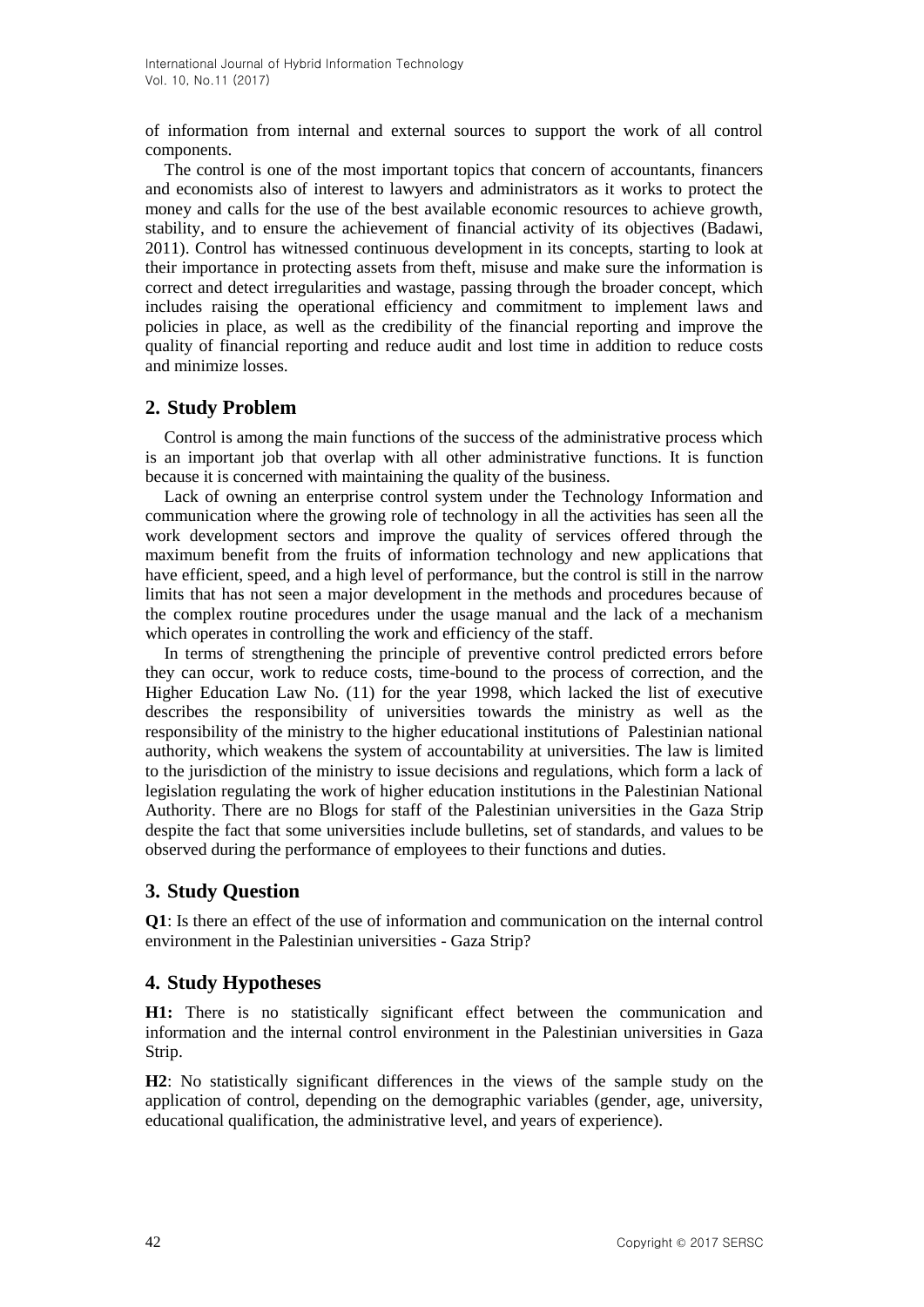# **5. Study Objectives**

- Explain the importance of communication and information in the Palestinian universities in the Gaza Strip.
- Study internal control environment in the Palestinian universities in Gaza Strip environment.
- Disclosure of the impact of information and communication in the internal control environment within the Palestinian universities in Gaza Strip.
- Make proposals contributing to the increased application of the concept of control in the Palestinian universities in Gaza Strip.
- Make recommendations to increase the ability of communication and information on the internal control environment in the Palestinian universities in Gaza Strip.
- Identify the concepts and applications of controls, and its importance for universities.
- Detect whether there are significant differences between the mean scores of estimation working in universities around the axes according to the study (gender, age, university, educational qualification, the administrative level, and years of experience).

## **6. Study Importance**

The importance of the study is in the importance of the subject matter, they are of interest to researchers and scholars, as there is an urgent need to push for a control system according to a scientific, practical, and clear methodology. The importance of study can be highlighted through:

- This study derives its importance from the subject matter that is characterized by modernity, excellence, scientific and practical alike.
- This provides search data to help researchers and scholars in this field.
- This study is highlighting the area of control within organizations.
- This study derives its practical importance of the importance of the sector, which conducted the study and vitality of this sector, in addition to the significant growth that has occurred on this sector.
- Clarify the concepts and practices of Arab universities were probably more vulnerable than ever and even more in need of advanced universities themselves to administrative concepts and methods of scientific rational and advanced technological tools in order to achieve the desired development through institutional development.
- Drew the attention of Palestinian university management to the importance of control practice because of its role in the development of the institutional performance and raise the profile of the university at the local and regional level.
- Provide scientific and practical recommendations for Palestinian universities to help achieve control.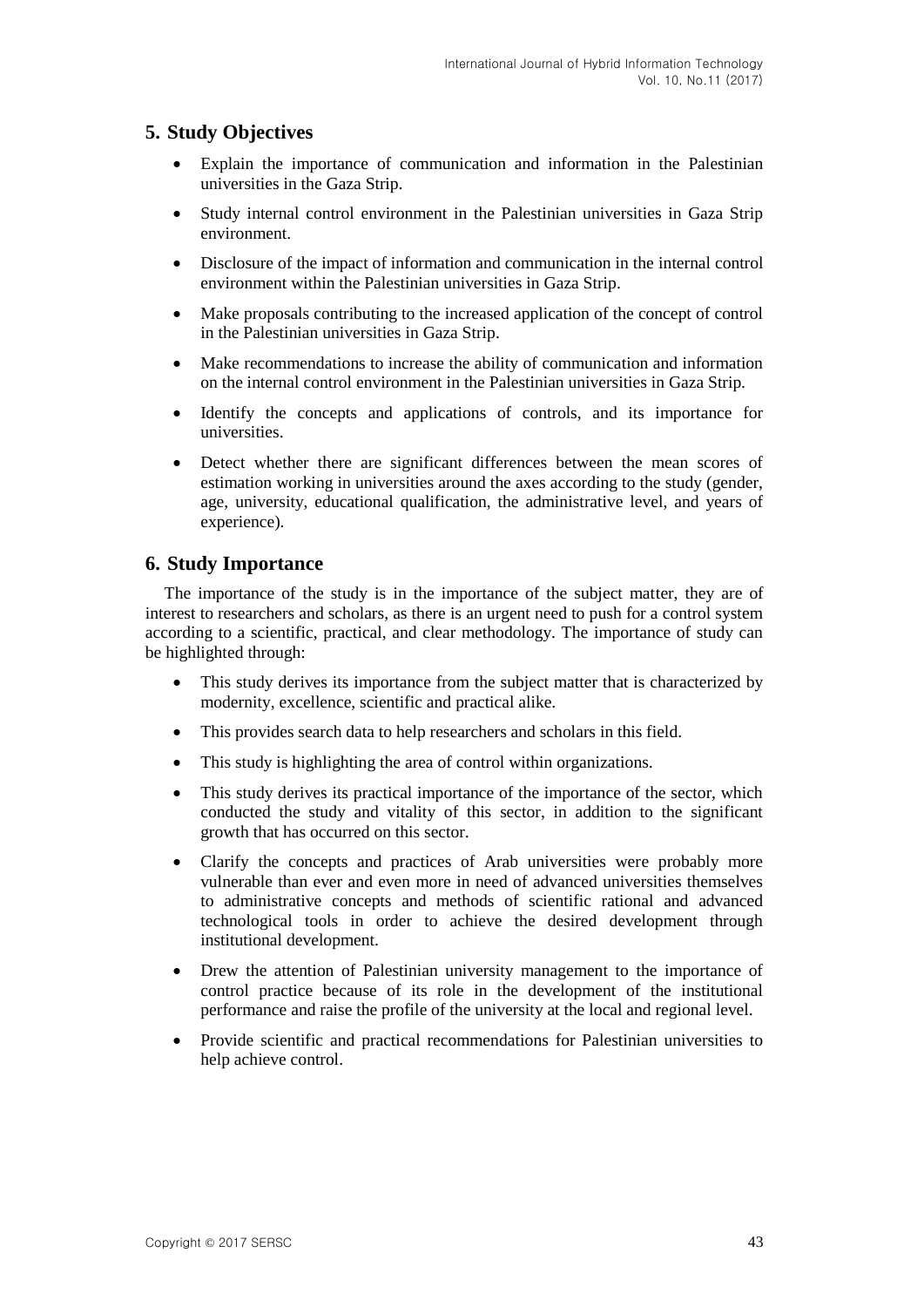# **7. Study Limits and Scope**

**Place Limitations**: the study was conducted on the Palestinian universities in Gaza Strip, two of which are public universities, two private universities and one governmental university.

**Human Limitations**: The study was conducted on the administrative and academic staff with administrative post in Palestinian universities in Gaza Strip.

**Time Limitations**: the study was conducted, preliminary data was collected, and statistical analysis was performed during the year (2017).

**Subject (Academic) limitations**: the study was limited to the communication and information and its impact on internal control environment - Empirical Study on the Palestinian universities in Gaza Strip.

## **8. Study Methodology**

The researchers used the descriptive and analytical approach which commensurate with the nature of the study.

#### **8.1. Study Content**

Research is divided into two frameworks: theoretical and applied frameworks. Theoretical framework includes study variables of communication, information, and internal control environment. The applied framework is a questionnaire that addresses employees in the universities of Gaza Strip. The collected information is analyzed to produce useful results that can be applied.

## **9. Theoretical Framework**

#### **First- Communication and information:**

Communication is the continuous process of planning, provisioning, participating, and to obtaining the necessary information. Communication in the administrative filed means: a set of methods, arrangements, and means to ensure the production, delivery, and the use of necessary data for management to become in a position to make sound decisions in the right direction and timing (Tabash, 2008).

American Society for Training defines process of communication as: the process of exchange of ideas and information in order to find a common understanding and trust between the human elements in the organization (Abu-Rahma, 2012).

Others defined it as the process of communicating and receiving the information between two parties (sender and receiver), and this means the interaction between them about information, opinion, direction, or behavior (Tabash, 2008).

Administrative communications are divided to: internal and external communications; internal communication is the means by which information is distributed through the ups and downs and inside institution within the same unit and help people to get clear information from senior management, which oversees the responsibilities that must be taken seriously. The external communications shall be a two-way they are able to connect and communicate by giving information to outside parties and get it from them as needed (COSO Frame Work, 2011).

#### **Importance of the process of administrative communications**

The importance of communication as a process of administrative vital and essential to each organization in the following points (Abu-Salmiya, 2012):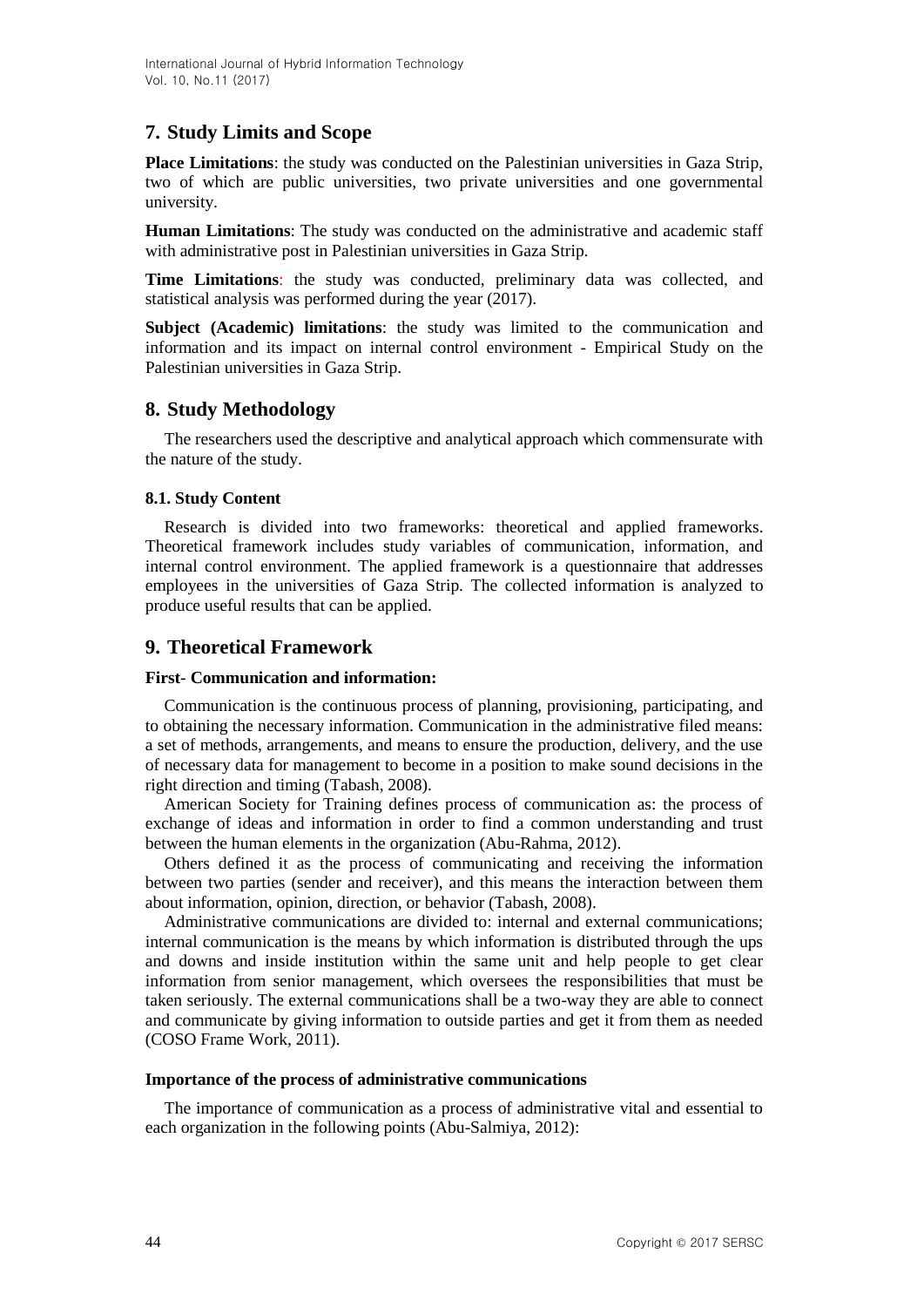- Administrative communication helps to achieve and accomplish the goals of any institution, depending on the extent of the administrative efficiency of the existing communication and techniques used.
- It leads to the exercise of power and organize the work of institutions.
- The connection is considered a good way to unite the various efforts in the enterprise and work to bring about a change in the behavior of workers, and strengthening the relationship between them and the institution.
- Contact plays a prominent role in the establishment of trust, respect and mutual understanding, and closer ties and links between the institution and its clients, whether they are individuals or institutions (Tabash, 2008).
- Educate individuals in the community to the objectives of the organization and its activities, which helps good administrative communication in strengthening the relationship between the organization and those individuals working in, and introduce them to the economic and social conditions in which the organization operates within its framework.
- Contribute to facilitate the work of control.
- Communication is generally considered with its various forms has a high degree of importance in the organization, studies and research indicated that communication represents approximately 75% of the activity in the organization distributed over all its forms, formal and informal.

#### **The elements of effective communication**

In order for communication to be effective; between its components (Abu-Rahma, 2012), which can be summarized as follows:

- **Listening**: one of the elements of effective communication; which offers the opportunity to get to know the truth of what he wants subordinates, and this in turn increases the effectiveness of management decisions.
- **Explanation**: Effective communication is required from the leader to clarify his thoughts and give full explanation in order to be influential in personnel.
- **Question and Discussion**: Effective leader determines the goal of communication and gives the opportunity for his subordinates to ask, inquire, and encourage them to remove fear from criticism.
- **Rating**: Effective leader is the one who is always standing on the reaction to his message, depending on his assessment of his communication on feedback from employees, leading to motivate them and improve performance.
- **Response**: It is the leader's ability to observe the communication requirements of the position in the face of his behavior, taking into account the regulatory barriers, and the percentage that could disrupt communications with the understanding of the situation surrounding circumstances.

The researchers add that there is a need to document the communication process, such as: the timing of the transmission, the timing of receipt, text or the content of the message.

#### **The importance of effective communication**

The importance of communication for managers and employees in the Palestinian universities stems from several aspects including (Al-Masri, 2015):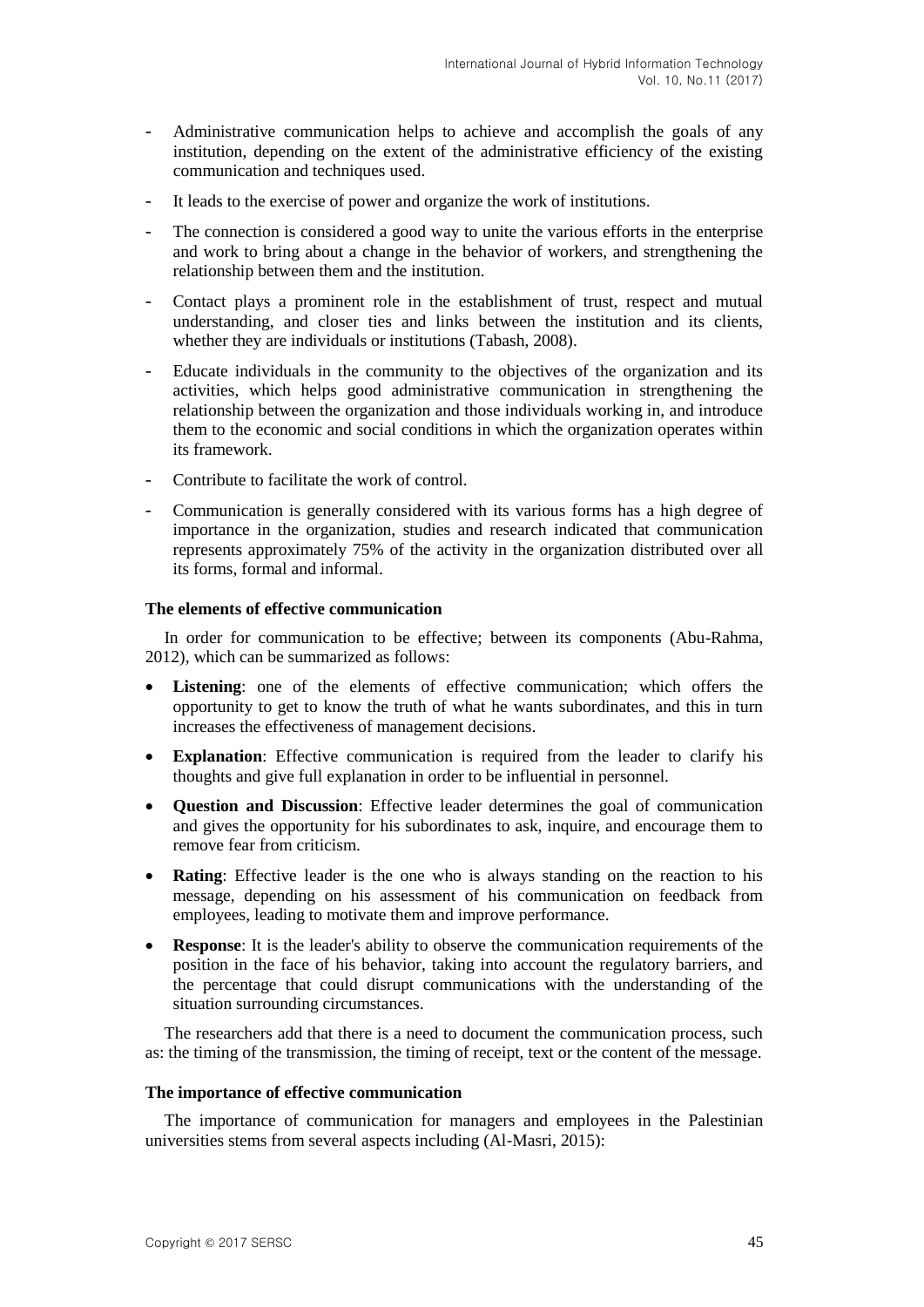- The ability to accomplish goals depends on the efficiency of communications highlighted by the employee in his work. Studies have shown that the success achieved by the human in his work 85% depends on the versatility of communication and only 15% depends on practical skills or specialized profession.
- The communication process is a major part of everyday business, some experts estimated that they consume between 75-95% of staff time.
- They are useful for the transfer of information, data, statistics, and concepts through various channels, including contributing to the management decisions and achieve the organization's success and development.
- It is essential in guiding and changing individual and collective behavior of employees.
- Contribute to the transfer of concepts, ideas, and thoughts through official channels to create cohesion among the organization and unite their efforts so that they can achieve their goals.
- Communication is a meaningful way to ensure the joint interaction of different organization activities.

#### **The information**

It defines information as: a set of data collected and prepared in a way that made them useable for the recipient or its user. It is accounting for output in the information system and have an impact in the various decision-making (Yassin and Al Zoghbi, 2002). The information: is a database that has been treated in a manner provided by the meaning, to use and benefit from them in the decision-making (COBIT, 2013).

#### **Second- internal control**

The concept of control is a management tool that can be relied upon to regulate the conduct of matters movement in the organization, according to the tracks that define for it to achieve the desired goals and to ensure this, the concept of internal control emerged in the institutions that cares mainly about the extent of the commitment of the processes involved in the implementation mechanism, judging of faith in the modern management of the importance of the services performed by the functions of the internal control. It was accorded a great importance by the organizations (Abbas, 2009).

The construction of the internal control systems is essential for the purpose of achieving specific control objectives to management which are operational efficiency, reliability of financial reporting activities, and compliance with laws and regulations (Alsaboa, 2011). The system of internal control is a set of processes, functions, activities, subsystems, and the people who came together in order to ensure the achievement of the purposes and objectives (Dahmash and Abu zer, 2005).

#### **Elements of internal control**

(Al-Azmi, 2012) refers that effective internal control process must contain the following elements (ingredients):

 Clear and logical plan for regulatory functions that represent the obvious outlines to the authorities and responsibilities of each organizational unit and its staff, with the need to separate the different functions (authorization, financing, operation and registration and retention of assets and money).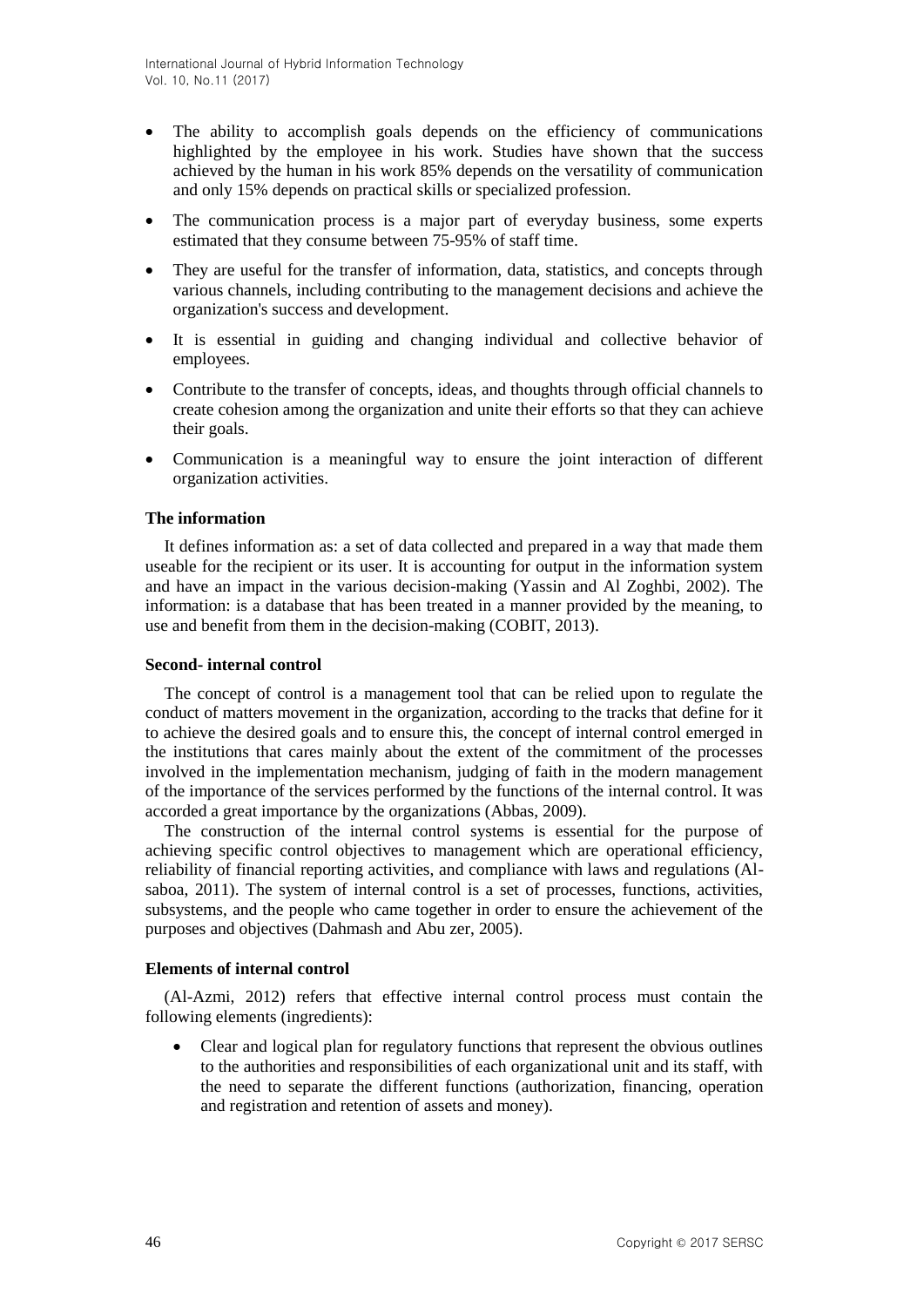- Adequate financial system for the operations and activities to identify financial relations with clear and reasonable procedures to record the results of these transactions and activities.
- The existence of sound administrative practices which enable each administrative unit and employees in it to perform tasks, functions and duties effectively.
- The existence of clear criteria for quality performance of the work of the staff in different levels.
- Having the right person in the right place, which should be enjoyed with the ability, competence, experience, and adequate training to do the work entrusted to him satisfactorily.
- The existence of a good internal audit system which is based on a professional basis, effective, and independent audits for the position.

Internal control systems are considered as a safety valve to ensure that the economic unit work is in accordance with the laws, policies and procedures adopted to provide products and services with high quality and high degree of efficiency, effectiveness and asset protection from abuse or use by adopting information systems (accounting and administrative) from which to provide financial and administrative information that is correct, certified and reliable (Alkheir, 2013).

## **10. Previous Studies**

The study of (Al-Qahtani, 2015) aimed to recognize the reality of management control within the sports clubs. It followed the descriptive method survey manner which included 334 members representing all the members of the boards of directors, managers and administrators of 22 sports clubs. The most important findings of study was that the activation of the internal control methods applied in achieving sports clubs internal control systems got a medium degree of approval for each one. The creation of specialized units to measure the level of achievement for clubs employees and the development of regulatory standards for clubs on a regular basis, and the establishment of a special department to follow up the decisions of the Board with the use of modern techniques in the evaluation of the club level performance, and strengthening the specialized management of internal administrative control sports clubs.

Study of (Awad, 2012), which aimed to assess the effectiveness of the internal control system in light of the accounting information electronic systems in Islamic banks operating in Gaza Strip, and that three banks totaling in light of technological advances and the ability of systems to provide relevant and appropriate information to decision makers in a timely manner. The study found the need to comply with administrative and accounting policies set by senior management, and the need for a separate departments for electronic data processing in the organizational structure and the need for the existence of the assets and files and protect safety regulations, and impose severe penalties when the discovery of irregularities that indicate dishonesty.

The study of (Badawi, 2011) which aimed to identify the impact of the internal control elements according to the COSO framework to achieve the control objectives in the civil organizations in the Gaza Strip, and then to identify the extent of the evolution of building the internal control systems in the structures of these organizations. The study has shown a great interest by the civil society organizations operating in Gaza Strip with internal control systems. It turns out that the NGOs consider positively with varying degrees the importance of internal control elements in achieving control objectives, achieving effectiveness, operational efficiency, credibility of the financial reporting activities, promoting compliance with laws and regulations. The internal control environment variable was the most significant and has the highest impact in achieving those goals,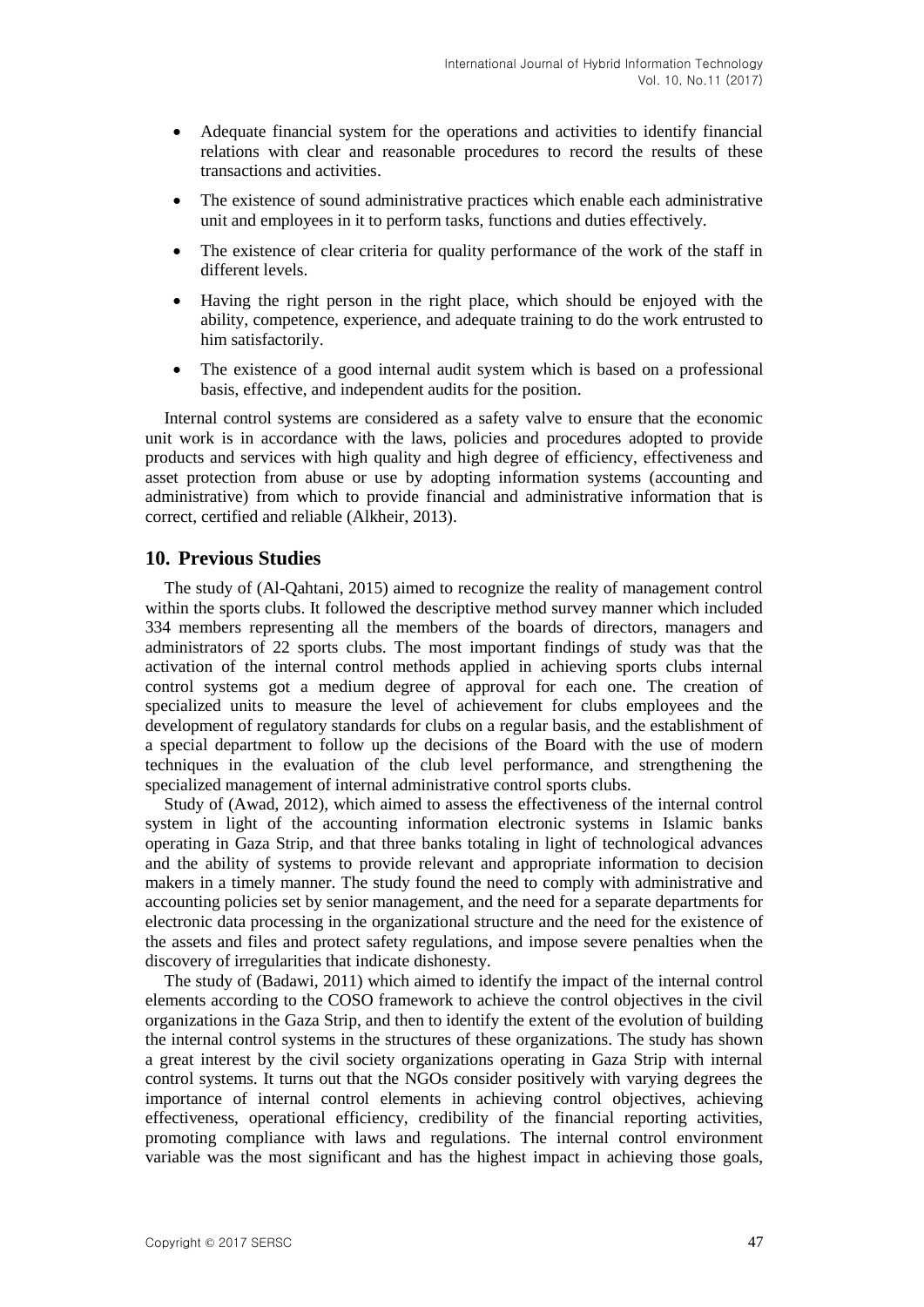followed by risk assessment variable, regulatory activities variable, information and communication variable, and follow-up variable is ranked last but in general there is a significant effect of the control elements combined to achieve control objectives.

Study of (Rong-Ruey Duh et al, 2010), which aimed to look at the relationship between the internal control in accordance with the standard (COSO), operational efficiency of the universities, contrary to business organizations, where shareholders are the key stakeholders class and profitability is the primary goal, universities that serve the community through the provision of education and scientific research, and it has a group scattered from stakeholders, relying on the idea of intensive category of stakeholders, for example, (shareholders) to monitor the performance becomes less vain, because the internal controls at the universities (internal control) is not less important than the business organizations. At the end of (2005) 160 questionnaire were distributed to 55 public universities, especially in Taiwan 105, with support from the Ministry of Education, 121 were recovered with an average of 75.63% in response, got rid of 7 questionnaires because they were incomplete, and excluded 15 due to insufficient data, the left 99 questionnaire, 35 of which government and 69 private. The results indicated that the implementation of internal controls in the private universities has a positive and significant relationship between the internal control and efficiency related to teaching, at a time when the link is significant in the case of public universities with efficiency.

Study of (Dherb, 2010), which aimed to look at the modern concepts to evaluate internal control systems and establish the general framework of internal control systems in accordance with the model (COSO), define the key rules to this concept, the types of controls within the internal control system, offer a practical model for self-assessment of control risk, through which to identify and diagnose the risk, size, type and degree of impact, whether internal or external risks faced by each institution in various activities and the diversity of its business, through its exercise of its activity and for the sustainability of survival to be then put the officer oversight, the correct procedures, treatments, and appropriate in accordance with the available resources of the institution and to ensure the achievement of its objectives and its survival. It concluded a set of conclusions the most important one is the failure of most of the institutions working in the public sector to estimate and measure the risks to the institution, and therefore does not adopt the Self model for risk assessment. Whenever there was a high cooperation and coordination between the senior management of the institution and between cadres of regulatory and accounting regarding diagnosis of risks and setting controls the greater the effectiveness of self-assessment of the risks.

The study of (Dahmash, and Abu-Zer, 2005), which aimed to stand on the importance of controls and internal audit, especially in the IT environment because the modern world is characterized by a high degree of complexity and interdependency specially the change in the economic, financial, and accounting matters auditing, as a result of rapid and successive technological developments methods and tools of production, the methods and means of communication, information systems and its transfer, as well as the emergence of new organizational forms, multinational companies, which increased competition and gravity necessitating to take quick and effective decisions, so that the organization can continue to compete and maintain advantages in the market, which requires the availability of current and accurate information to assist in making rational economic decisions. This requires building an information system designed to identify the type and volume of data, and how it was collected, processed, and analyzed, also the presence of effective control, and auditing their output when the raw data is converted into useful and reliable information for decision-making and performance evaluation.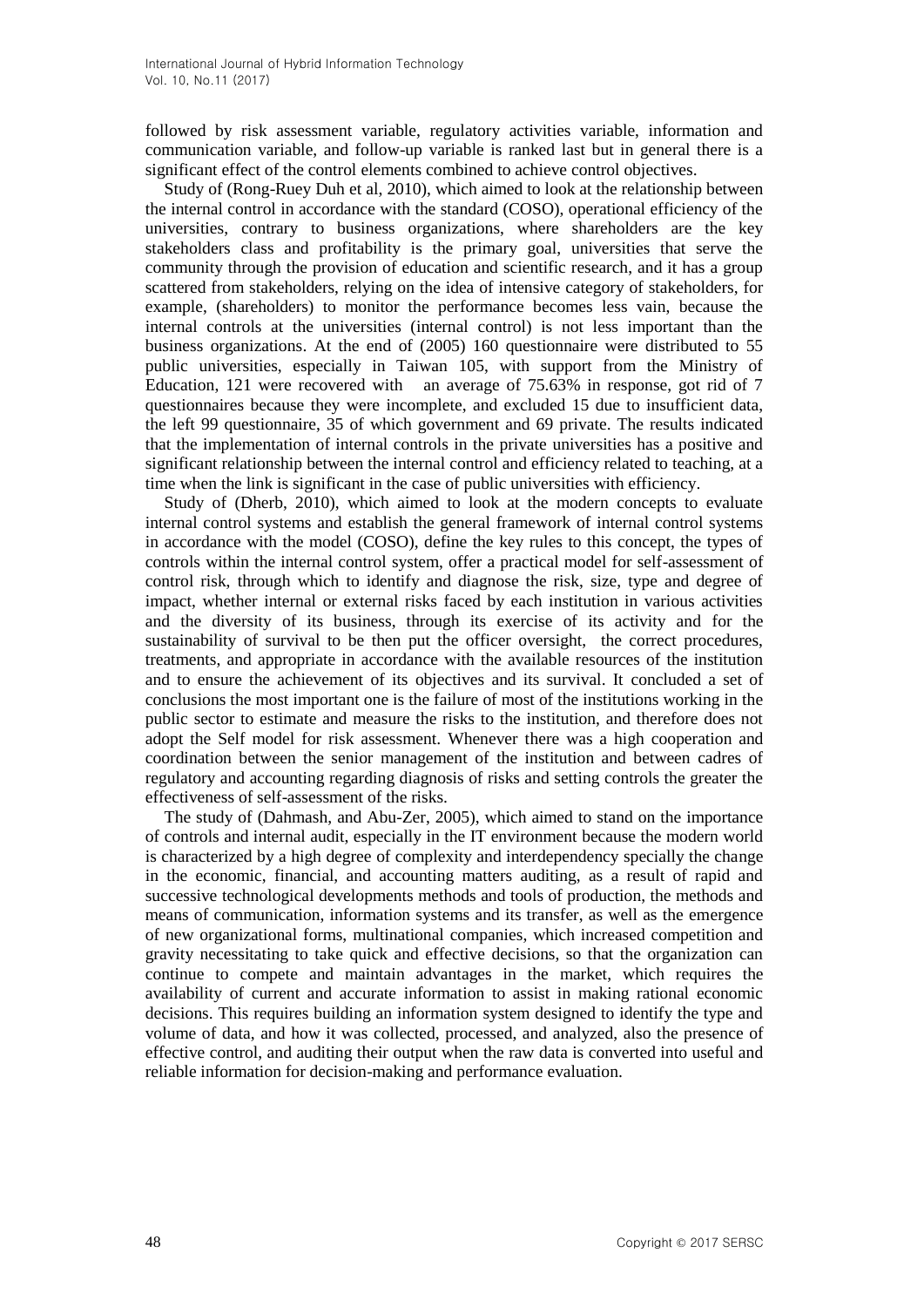## **11. Study Methodology**

In order to achieve the objectives of the study, the researchers used the descriptive and analytical approach through which the phenomenon, the subject of research, was described, its data was analyzed, the relationship between its components, the views about it, the processes it include, and its effects. The necessary primary data was collected using stratified random sample. The calculated sample size was (160) employees.

**Population and study sample**: The study population consists of all administrative employees and academic employees with administrative duties. The senior management or the University Council was excluded. The targeted employees are the ones who have supervising positions with numerous administrative titles depending on the type of university. The researchers has an inventory of (392) position names.

The selection of this sample was because it easy to reach them and they are aware of what the concept of internal control. It is evaluated by top level management in addition to the ones they are evaluating those who are under their command and they are required to provide the necessary information to those that under their command.

The following table shows the administrative titles according to the universities and the number of members of the community, divided into universities:

| <b>University</b>    | <b>Total</b> |  |  |  |
|----------------------|--------------|--|--|--|
| Palestine university | 42           |  |  |  |
| Islamic university   | 127          |  |  |  |
| Al-Azhar university  | 95           |  |  |  |
| Al-Aqsa university   | 113          |  |  |  |
| Gaza university      | 15           |  |  |  |
| Total                | 392          |  |  |  |

**Table 1. Census of Employees in the Universities**

**Source**: administrative affairs at universities in question, 2017.

# **12. Results of Statistical Analysis**

The study presents the analysis of data and hypotheses test, by answering the study questions and review of the most important results of the questionnaire, which was reached through analysis of the paragraphs, stand on the demographic variables. So statistical treatment of the data collected from the questionnaire was conducted. The Statistical Package of Social Studies (SPSS) was used get the study results that were presented and analyzed.

#### **The following statistical tests were used:**

- Frequencies & Percentages: to describe the study sample.
- SMA and relative SMA.
- Cronbach's Alpha Test to determine the stability of the paragraphs of the questionnaire.
- Kolmogorov-Smirnov Test to examine whether the data follow a normal distribution or not.
- Pearson Correlation Coefficient test to measure the degree of correlation: This test is based on the study of the relationship between two variables. Researchers have used it to calculate the internal consistency and structural validity of the questionnaire as well as to study the relationship between the fields.
- T-test in the case of one sample to see whether the average of the response has reached 5.5, more, or less. The researchers used it to make sure the average significance of each paragraph of the questionnaire. It has also been used Mann-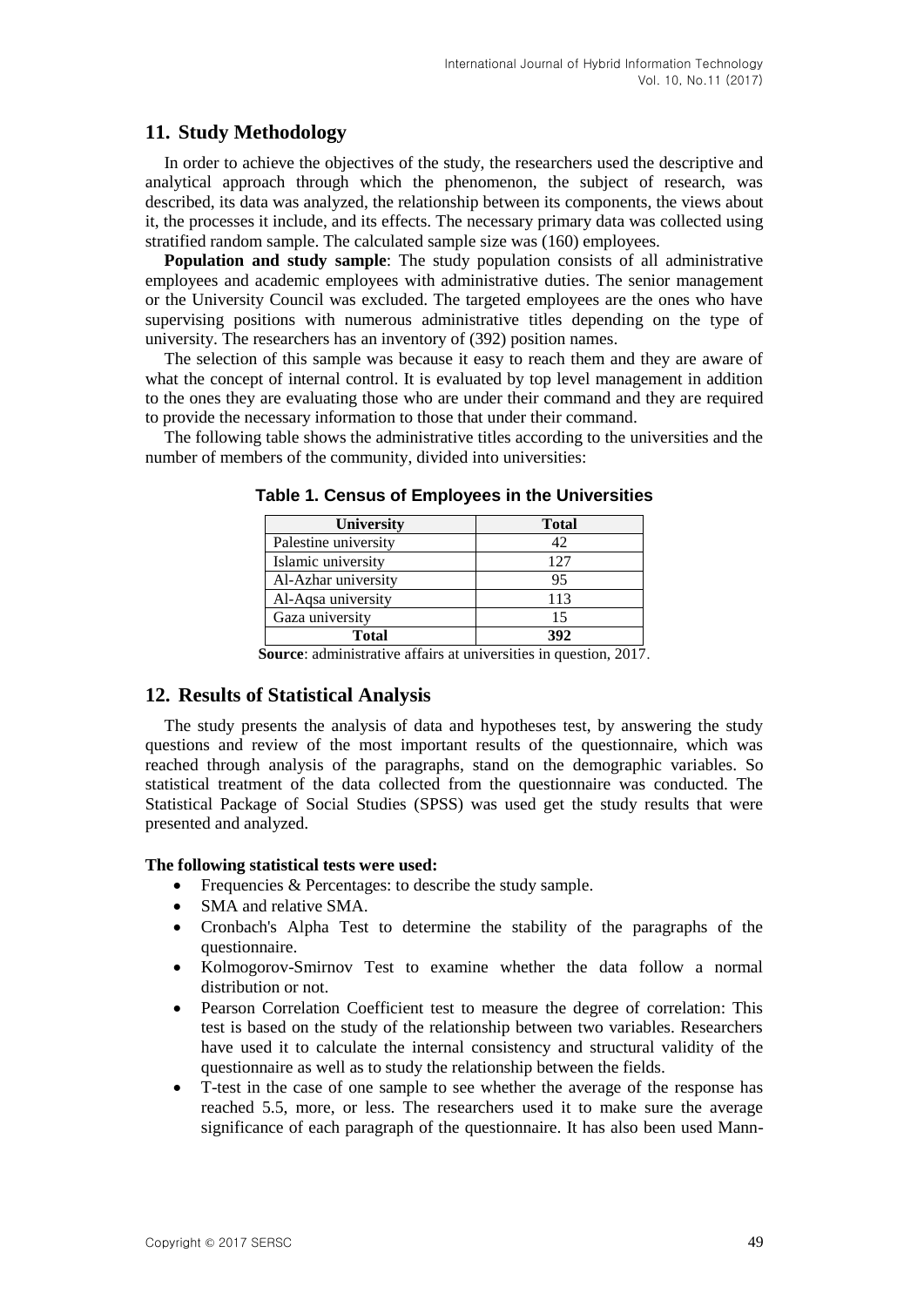Whitney Test for the same purpose in the case of data that do not meet parametric condition.

Kruskal-Wallis Test was used.

## **Testing the reliability and validity of the tool First: Validity of the study tool**

**Validity of the study tool** (Questionnaire) is to measure what the questionnaire was developed to measure. The researchers verified the validity of the questionnaire in two ways:

## **1. Internal Validity**

Internal validity means: the consistency of each paragraph of the questionnaire with the axis that this paragraph belongs to. It is calculated by finding correlation coefficients between each paragraph of the fields of the questionnaire, and the total score of the field itself.

## **Table 2. The Correlation Coefficient Between Each Paragraph and Total Score of Axis**

| Paragraph                                                                                                                                                                                                                     | Pearson<br>Correlation | Sig.  |
|-------------------------------------------------------------------------------------------------------------------------------------------------------------------------------------------------------------------------------|------------------------|-------|
| Internal control system provides a description and functionally defines the<br>powers, duties, the degree of knowledge, and skill to perform the work<br>efficiently and effectively in the university                        | $0.869**$              | 0.000 |
| Internal control check compliance with laws, regulations, instructions, policies<br>and regulations that encourage employees at the university to adhere to moral<br>values in the performance of the tasks assigned to them. | $0.859**$              | 0.000 |
| Internal controls contribute to the commitment that each employee works<br>under the direct supervision responsibly.                                                                                                          | $0.806**$              | 0.000 |
| University demonstrates its commitment to attract, develop distinctive and<br>qualifying elements in line with targets.                                                                                                       | $0.748**$              | 0.000 |
| Impose strict and deterrent penalties by the management responsible for the<br>university when the discovery of irregularities indicates manipulation of<br>business performance.                                             | $0.512**$              | 0.000 |
| ** Correlation is significant at the 0.01 level (2-tailed).                                                                                                                                                                   |                        |       |

## **Table 3. Correlation Coefficient between each Paragraph of Communications and Information Axis, and the Total Score of the Axis**

| Paragraph                                                                                                                                    | Pearson<br>Correlation | Sig.  |
|----------------------------------------------------------------------------------------------------------------------------------------------|------------------------|-------|
| Internal controls provide information to individuals in time to enable<br>them to pursue their responsibilities efficiently and effectively. | $.898**$               | 0.000 |
| Internal control provides efficient and effective communication<br>channels for the process of transferring that data and information        | $.907**$               | 0.000 |
| Management provides the best administrative communication<br>methods.                                                                        | $.858**$               | 0.000 |
| Internal control provides administrative information for decision<br>making                                                                  | $.874**$               | 0.000 |
| ** Correlation is significant at the 0.01 level (2-tailed).                                                                                  |                        |       |

## **2. Structural Validity**

A structural Validity mean the extent to which the goals of the tool wants to reach are validated, and shows the relevance of each field of study with total core of the paragraphs of the questionnaire (Al-Gergawi, 2010).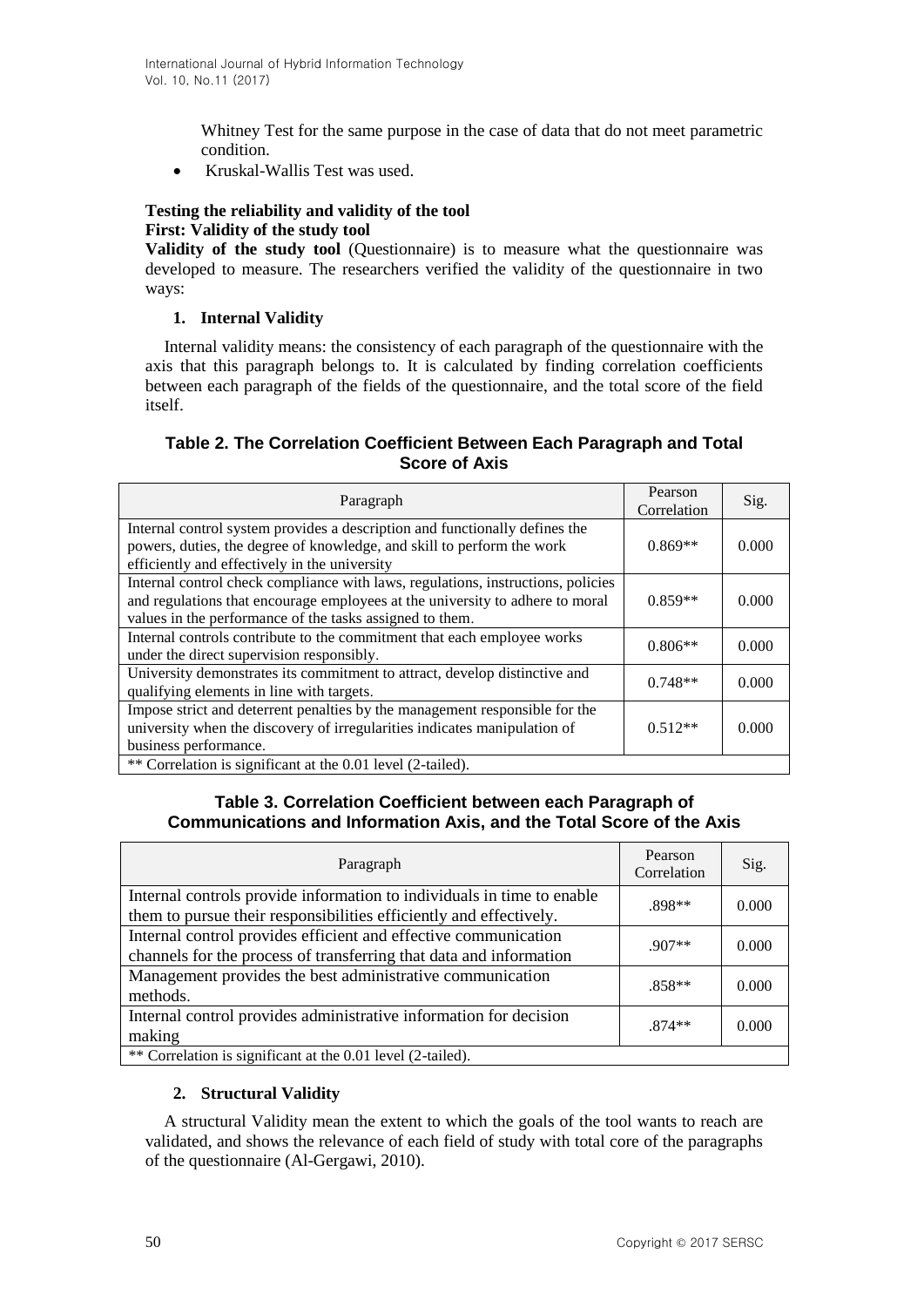| Pivot                                                       | Pearson Correlation | Sig.  |
|-------------------------------------------------------------|---------------------|-------|
| Internal Environment                                        | $912**$             | 0.000 |
| Information & Communication                                 | $.926**$            | 0.000 |
| ** Correlation is significant at the 0.01 level (2-tailed). |                     |       |

### **Table 4. The Correlation Coefficient between each Degree of Questionnaire Axes, and the Total Degree of the Axis**

Table 4 shows the correlation between the degree of each axis of the questionnaire and the total degree of the axis, as it shows that the correlation function at the significant level of  $(0.05 \ge \alpha)$ . This indicates soundness of the structural validity.

#### **Second: the Reliability of the study tool**

Tool (Reliability) means: The questionnaire gives the same result if it had been redistributed again under the same circumstances and conditions, or in other words, the stability of the results of the questionnaire do not change significantly if it were redistributed to the study sample several times during certain time periods (Al -Gergawi, 2010).

#### **Table 5. Cronbach's Alpha Testing Results which Measure the Stability of the Overall Questionnaire**

|                                                                                | Cronbach's Alpha if |
|--------------------------------------------------------------------------------|---------------------|
| Paragraph                                                                      | Item Deleted        |
| Internal control system provides a description and functionally defines the    |                     |
| powers, duties, the degree of knowledge, and skill to perform the work         | .934                |
| efficiently and effectively in the university                                  |                     |
| Internal control check compliance with laws, regulations, instructions,        |                     |
| policies and regulations that encourage employees at the university to adhere  | .934                |
| to moral values in the performance of the tasks assigned to them.              |                     |
| Internal controls contribute to the commitment that each employee works        | .934                |
| under the direct supervision responsibly.                                      |                     |
| University demonstrates its commitment to attract, develop distinctive and     | .934                |
| qualifying elements in line with targets.                                      |                     |
| Impose strict and deterrent penalties by the management responsible for the    |                     |
| university when the discovery of irregularities indicates manipulation of      | .939                |
| business performance.                                                          |                     |
| Internal controls provide information to individuals in time to enable them to | .930                |
| pursue their responsibilities efficiently and effectively.                     |                     |
| Internal control provides efficient and effective communication channels to    | .931                |
| the process of the transfer of information and data.                           |                     |
| Management provides the best administrative communication methods.             | .931                |
| Internal controls provide the necessary administrative information for the     | .926                |
| process of decision-making.                                                    |                     |

The results indicated by (SPSS) program that the Cronbach's alpha coefficient was 0.938, which indicates a high reliability as the accepted ratio between statisticians is 0.60.

Values under the column (Cronbach's Alpha if Item Deleted) in table 2 if any paragraph is deleted would not lead to an increased in the stability of study tool (all values less than (0.939), indicating that the paragraphs are appropriate in the tool.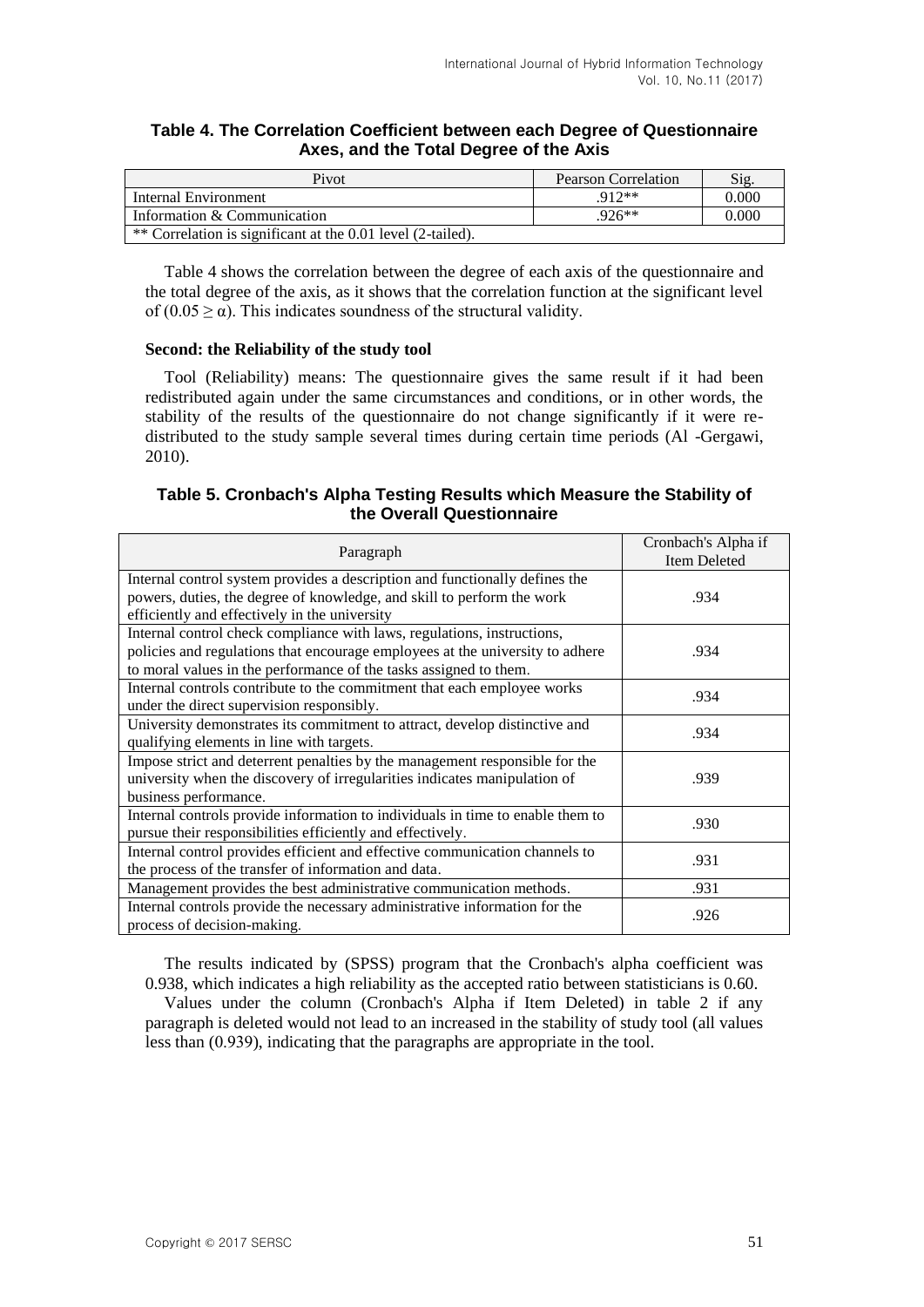# **13. Analysis of Sample Properties**

## **The first analysis of demographic data**

Using the analysis program (SPSS) to analyze particular demographic variables of data (gender, age, university, degree, job classification, number of years of service) and the results were as shown in the following tables:

| Characteristics and personality traits |                           |                | Administrators and academics with<br>administrative position |  |  |  |
|----------------------------------------|---------------------------|----------------|--------------------------------------------------------------|--|--|--|
|                                        |                           | Frequency      | Percent                                                      |  |  |  |
| Gender                                 | Male                      | 126            | 78.8                                                         |  |  |  |
|                                        | Female                    | 34             | 21.3                                                         |  |  |  |
|                                        | Less than 30 Years        | 20             | 12.5                                                         |  |  |  |
|                                        | 30-40 Years               | 71             | 44.4                                                         |  |  |  |
| Age                                    | 41-50 Years               | 41             | 25.6                                                         |  |  |  |
|                                        | Greater than 50 Years     | 28             | 17.5                                                         |  |  |  |
|                                        | Al-Azhar                  | 41             | 25.6                                                         |  |  |  |
|                                        | Islamic                   | 48             | 30.0                                                         |  |  |  |
| University                             | Al-Aqsa                   | 44             | 27.5                                                         |  |  |  |
|                                        | Palestine                 | 20             | 12.5                                                         |  |  |  |
|                                        | Gaza                      | $\overline{7}$ | 4.4                                                          |  |  |  |
|                                        | Diploma                   | 14             | 8.8                                                          |  |  |  |
| Education                              | <b>Bachelor</b>           | 78             | 48.8                                                         |  |  |  |
|                                        | Master                    | 44             | 27.5                                                         |  |  |  |
|                                        | PhD                       | 24             | 15.0                                                         |  |  |  |
|                                        | <b>Associate Dean</b>     | 6              | 3.8                                                          |  |  |  |
|                                        | H.Acad                    | 16             | 10.0                                                         |  |  |  |
|                                        | Coordinator               | 14             | 8.8                                                          |  |  |  |
| <b>Managerial Class</b>                | Director                  | 54             | 33.8                                                         |  |  |  |
|                                        | <b>Acting Director</b>    | $\overline{7}$ | 4.4                                                          |  |  |  |
|                                        | <b>Assistant Director</b> | 20             | 12.5                                                         |  |  |  |
|                                        | H.Admin                   | 43             | 26.9                                                         |  |  |  |
|                                        | Less than 3 Years         | 9              | 5.6                                                          |  |  |  |
|                                        | 3-9 Years                 | 34             | 21.3                                                         |  |  |  |
| Years of service                       | 10-14 Years               | 55             | 34.4                                                         |  |  |  |
|                                        | 15-19 Years               | 43             | 26.9                                                         |  |  |  |
|                                        | Greater than 20 Years     | 19             | 11.9                                                         |  |  |  |

| Table 6. Statistical Description of the Sample According to the |  |
|-----------------------------------------------------------------|--|
| Demographic Valuables (n = 160)                                 |  |

The previous table shows that 78.8% of the sample is males, while the remaining 21.2% is the females. The researchers attribute the rise in the number of males over females between the university staff that the Palestinian labor market is the masculine market primarily; where jobs tend to favor male, and this was confirmed by the results of the Palestinian Central Bureau of Statistics to the low percentage of women in the labor market in its annual report entitled: women's and men's statistics in Palestine: issues and statistics, that the participation of men in the labor force increased by more than four times the participation of women during the period 2001 - 2010 (Palestinian Statistic Center, 2011).

12.5% of the sample aged less than 30 years, 44.4% in age from 30 to less than 40 years, 25.6% aged from 40 to less than 50 years, while 17.5% of respondents over the age of 50 years. The researchers attribute this result to the Palestinian universities in the orientation to take advantage of the young energetic persons in the Palestinian society,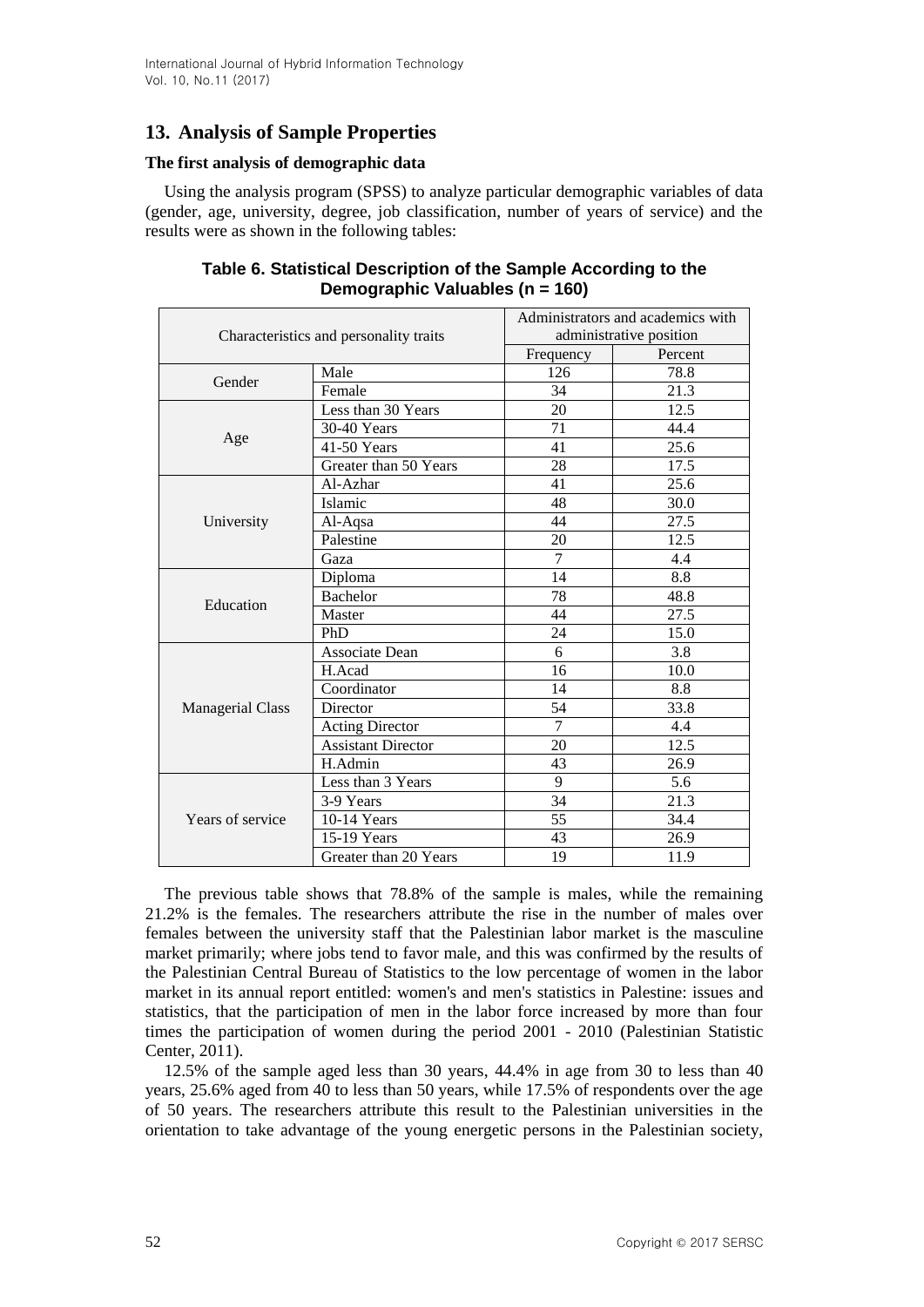which carries with it the ability for development, the ability to receive training, and refinement in various fields.

25.68% of the sample is employees of the Al-Azhar University, 30.0% are employed at the Islamic University, 27.5% are employed in the Al-Aqsa University, 12.5% are employees in the University of Palestine, and 4.4% are employed in Gaza University. That reflects the reality of the size of Palestinian universities through the employees in these universities.

8.8% of the sample has a diploma, 48.8% has a Bachelor's degree, 27.5% has Master's degree, while 15.0% has doctoral degree and this is a reality that the Palestinian universities seek to attract and appoint people with high degrees which are reflected on university scientific excellence.

3.8% of the study sample is of class (deputy or assistant) Dean, 10.0% is the heads of academic departments, 8.8% has name of coordinator, 33.8% are working under the name of director, 4.4% under the named acting Director, 12.5% are carrying the name of assistant director, while the name of the head of the administrative department by 26.9%. The researchers attribute this increase in managers and department heads relative to the large administrative burden, in addition to the administrative work is an important pillar of the quality of the output of universities where this result agreed with the study of (Harb, 2011) in terms of the distribution of administrative terminology.

5.6% of the sample has at least 3 years of practical experience, 21.3% is ranging from 3 to 9 years of practical experience, 34.4% is ranging from 10 to 14 years of practical experience, 26.9% is ranging from 15-19 years of practical experience, and 11.9% has more than 20 years of practical experience. The researchers attribute the low percentage of the category of less than 3 years of experience in the slow process of recruitment and absorbing new employees.

#### **Second- analysis of the paragraphs of the questionnaire**

#### **1. Normal data distribution test:**

Kolmogorov-Smirnov Test was used to examine the extent of matching the data to the normal distribution, and the results are as shown in Table (7).

| Table 7. The Normal Data Distribution Test Results (Kolmogorov-Smirnov |
|------------------------------------------------------------------------|
| Test)                                                                  |

| <b>Pivot</b>         | <b>Mean</b> | St. Dev. | $K-S$ | Sig.  |
|----------------------|-------------|----------|-------|-------|
| Internal Environment | 7.0359      | 1.40804  | 1.848 | .002  |
| Info. $& Comm.$      | 6.8219      | 1.52994  | 1 772 | .004  |
| Average All          | 6.9289      | 1.34998  | 1.586 | 0.013 |

Kolmogorov-Smirnov Test results indicate that each of the axis of the internal control environment and the axis of information and communication, and the total score for the whole questionnaire does not follow the normal distribution. It means that non-parametric tests will be used for in analyzing the results later.

#### **2. The arithmetic mean test of each paragraph:**

The researchers tested the paragraphs of the study using the (t) test to see if the average degree of response to the point of neutrality (5.5) which corresponds (neutral) option in the decimal gradient. Depending on the (Sig.) value for each paragraph of the questionnaire, If it is greater than 0.05 according to the results of the (SPSS) program, it would be in this case the average views of respondents about the phenomenon under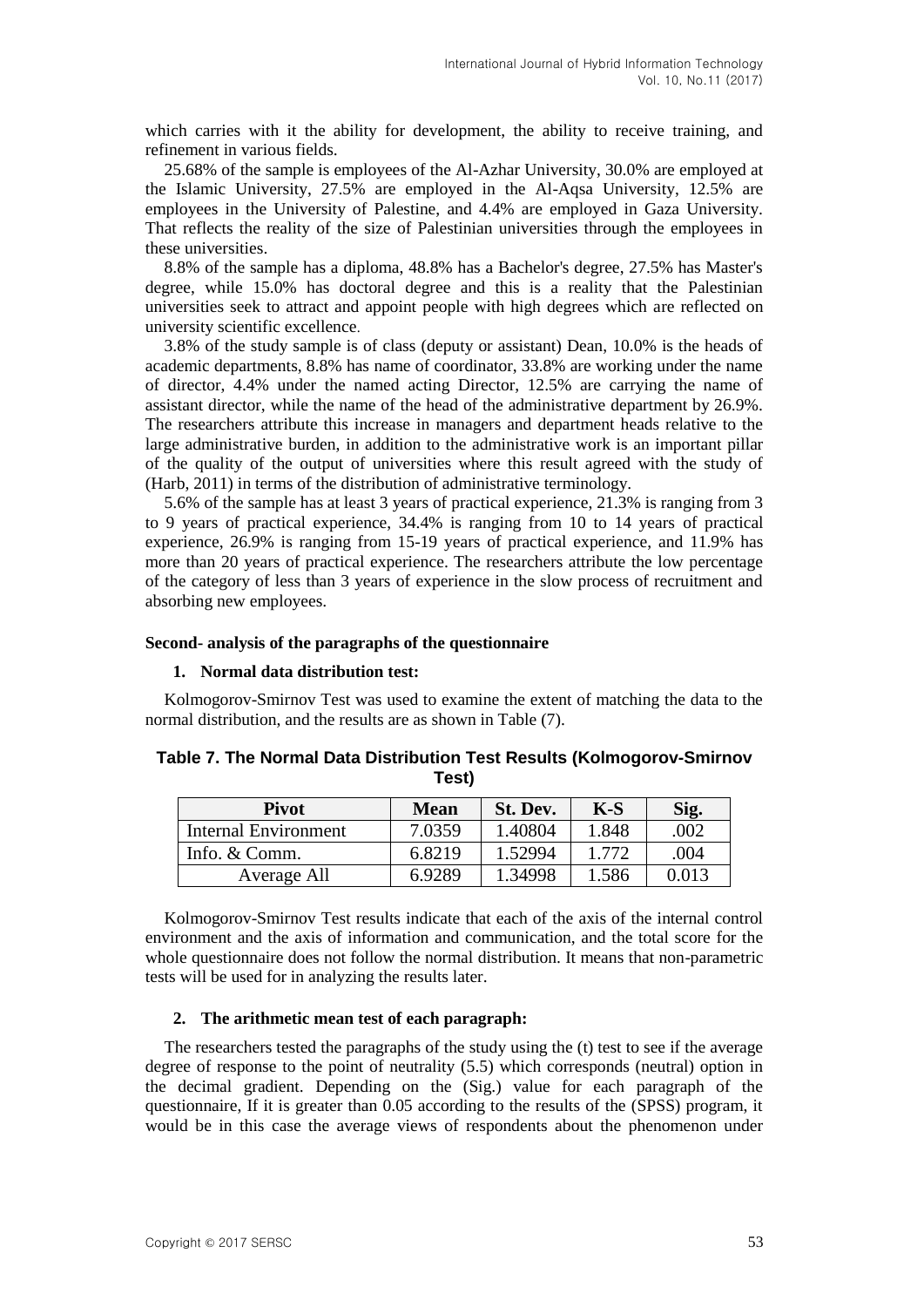study does not differ materially from neutral, but if less than 0.05, the average views of respondents are fundamentally different from the degree of neutrality.



**Figure 1. Iterations Answers to the First Axis (the Internal Control Environment)**

**Source**: Prepared by researchers based on statistical data

## **Table 8. Tested the Arithmetic Mean of the Axis of the Internal Control Environment**

| Test Value $= 5.5$                                                                                                                                                                                                                  |             |               |         |       |       |  |
|-------------------------------------------------------------------------------------------------------------------------------------------------------------------------------------------------------------------------------------|-------------|---------------|---------|-------|-------|--|
| Paragraph                                                                                                                                                                                                                           | <b>Mean</b> | <b>St. D.</b> | t-value | Sig.  | Order |  |
| Internal control system provides a description and<br>functionally defines the powers, duties, the degree of<br>knowledge, and skill to perform the work efficiently<br>and effectively in the university                           | 6.66        | 1.923         | 7.648   | .000. | 5     |  |
| Internal control check compliance with laws,<br>regulations, instructions, policies and regulations that<br>encourage employees at the university to adhere to<br>moral values in the performance of the tasks assigned<br>to them. | 7.22        | 1.612         | 13.484  | .000. | 3     |  |
| Internal controls contribute to the commitment that<br>each employee works under the direct supervision<br>responsibly.                                                                                                             | 7.44        | 1.524         | 16.129  | .000. |       |  |
| University demonstrates its commitment to attract,<br>develop distinctive and qualifying elements in line<br>with targets.                                                                                                          | 6.82        | 1.801         | 9.262   | .000  | Δ     |  |
| Impose strict and deterrent penalties by the<br>management responsible for the university when the<br>discovery of irregularities indicates manipulation of<br>business performance.                                                | 7.28        | 1.657         | 13.601  | .000  | 2     |  |

The significance (Sig.) indicates that all average values of the paragraphs differ substantially from the value of neutrality (5.5) in favor of approval and strong approval.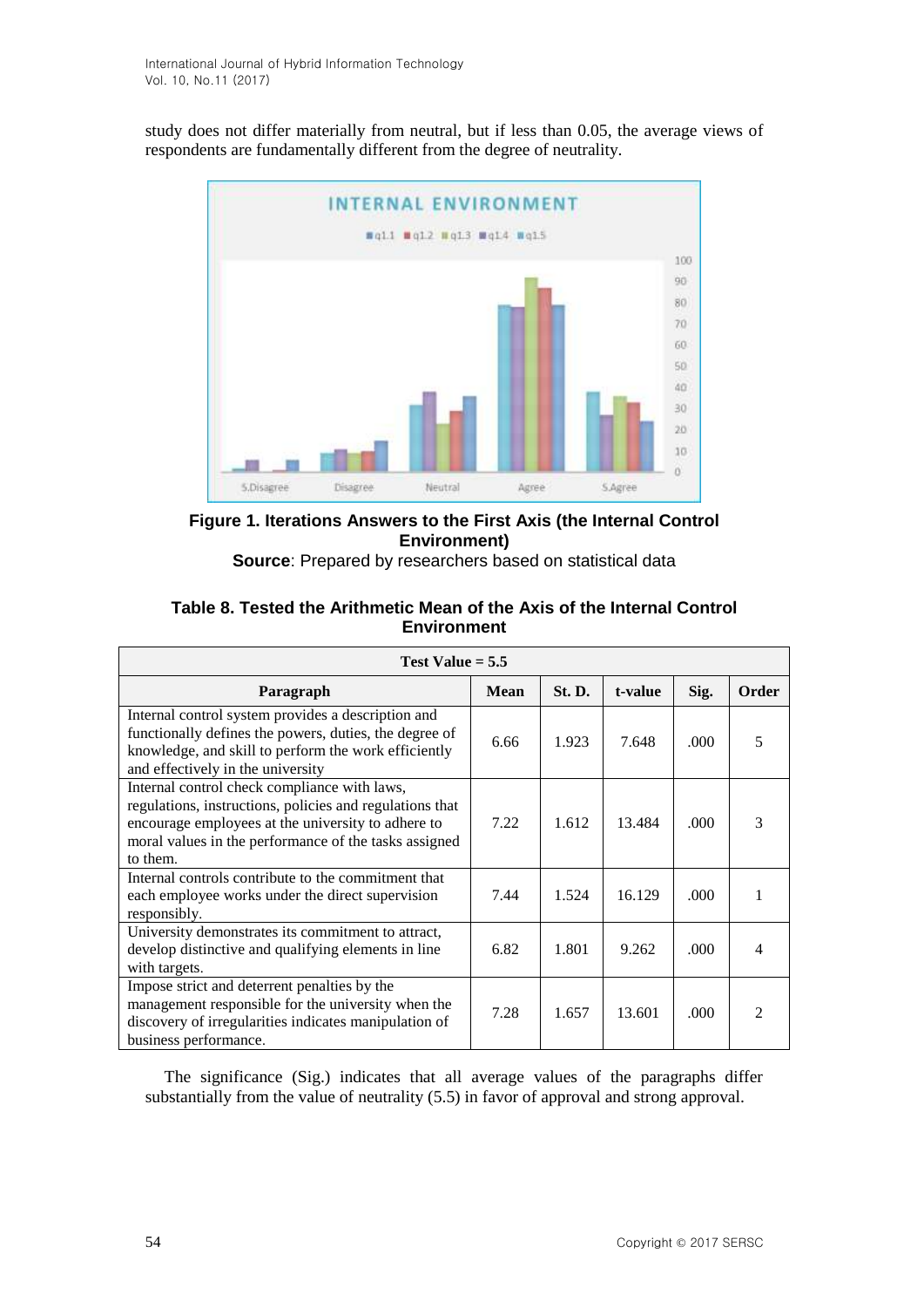

**Figure 2. Answers Occurrences of the Second Axis (Information and Communication)**

| Table 9. The Arithmetic Mean Test of the Axis of Information and |
|------------------------------------------------------------------|
| <b>Communication</b>                                             |

| Test Value $= 5.5$                                                                                                                                 |      |               |         |      |                             |  |
|----------------------------------------------------------------------------------------------------------------------------------------------------|------|---------------|---------|------|-----------------------------|--|
| Paragraph                                                                                                                                          | Mean | <b>St. D.</b> | t-value | Sig. | Order                       |  |
| Internal controls provide information to<br>individuals in time to enable them to<br>pursue their responsibilities efficiently<br>and effectively. | 6.82 | 1.700         | 9.810   | .000 | 3                           |  |
| Internal control provides efficient and<br>effective communication channels for the<br>process of transferring that data and<br>information        | 6.95 | 1.769         | 10.368  | .000 |                             |  |
| Management provides the best<br>administrative communication methods.                                                                              | 6.86 | 1.665         | 10.349  | .000 | $\mathcal{D}_{\mathcal{L}}$ |  |
| Internal control provides administrative<br>information for decision making                                                                        | 6.67 | 1.774         | 8.339   | .000 | 4                           |  |

The level of significance (Sig.) indicates that all averages of paragraphs values differ materially from the value of neutrality (5.5) in favor of approval and strong approval.

The table above shows the arithmetic mean of the paragraphs of the axis of information and communication and it demonstrates a fundamental difference for all axis paragraphs at the significant level 0.05.

The paragraph "internal control provides efficient and effective communication channels for the process of transferring that data and information " came in the first place. The researchers attribute that administration reports are provided, in particular, on a regular basis in order to serve the work. This result agreed with the study of (Harb, 2011) where it came in the first place with relative weight of 82.6%. While the paragraph "internal control provides administrative information for decision making" got the fourth place. The researchers attribute that this paragraph got in the last rank in the paragraphs of this axis is the existence of shortcomings in the administrative communications is generally within the universities and therefore this shortcoming will impact on the control process as a whole specially the communication process is a major part of everyday business, some experts estimated that it consumes between 75-95% of staff time (Al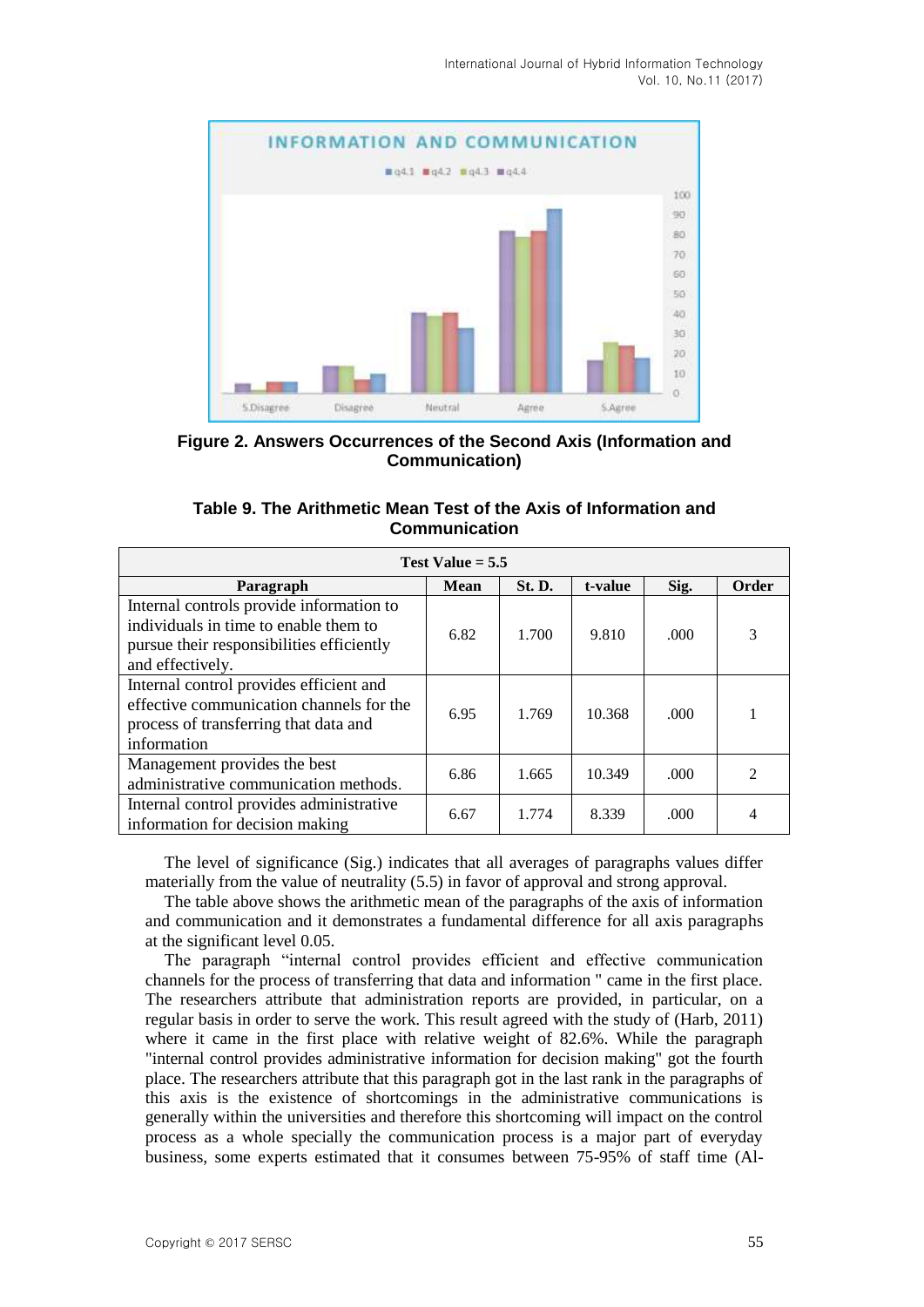Masri, 2015). While this result differ with the study of (Harb, 2011) about the appropriate information to the requirements of work; where this paragraph got to the fourth place with relative weight of 81%.

#### **Testing study hypotheses**

**Testing the relationship between information and communication and internal control environment by calculating the correlation coefficient between the two variables.**

|                                                              |                            | Info. & Communication |  |  |  |  |
|--------------------------------------------------------------|----------------------------|-----------------------|--|--|--|--|
| Internal Environment                                         | <b>Pearson Correlation</b> | $.689**$              |  |  |  |  |
|                                                              | Sig.                       | .000                  |  |  |  |  |
| **. Correlation is significant at the 0.01 level (2-tailed). |                            |                       |  |  |  |  |

**Table 10. The Correlation Coefficient between the Two Variables**

The value of the correlation coefficient between the information and communication on one hand, and the internal control environment is 68.9%, which is strong extrusive correlation coefficient (because it is positive) because (it is greater than 0.5), and the value of the significant correlation statistically different from zero, because (Sig.) less than the significance level of 0.05.

Accordingly, we reject the first hypothesis of the study that says: there is no significant relationship between information and communication on one hand, and the internal control environment of another hand.

#### **Differences tests**

| Characteristics and personality traits |                                                                                                                                                                                                                                                                          | Internal<br>Environment | Info. $&$<br>Communication |
|----------------------------------------|--------------------------------------------------------------------------------------------------------------------------------------------------------------------------------------------------------------------------------------------------------------------------|-------------------------|----------------------------|
| Gender                                 | Male                                                                                                                                                                                                                                                                     | 6.98                    | 6.75                       |
|                                        | 7.21<br>Female<br>Less than 30 Years<br>6.82<br>30-40 Years<br>6.98<br>7.18<br>41-50 Years<br>Greater than 50 Years<br>7.08<br>Al-Azhar<br>6.36<br>7.65<br>Islamic<br>6.84<br>Al-Aqsa<br>7.28<br>Palestine<br>7.17<br>Gaza<br>7.55<br>Diploma<br><b>Bachelor</b><br>6.81 |                         | 7.06                       |
|                                        |                                                                                                                                                                                                                                                                          |                         | 6.73                       |
|                                        |                                                                                                                                                                                                                                                                          |                         | 6.84                       |
| Age                                    |                                                                                                                                                                                                                                                                          |                         | 6.91                       |
|                                        |                                                                                                                                                                                                                                                                          |                         | 6.69                       |
|                                        |                                                                                                                                                                                                                                                                          |                         | 5.97                       |
|                                        |                                                                                                                                                                                                                                                                          |                         | 7.28                       |
| University                             |                                                                                                                                                                                                                                                                          |                         | 6.93                       |
|                                        |                                                                                                                                                                                                                                                                          |                         | 7.12                       |
|                                        |                                                                                                                                                                                                                                                                          |                         | 7.03                       |
|                                        |                                                                                                                                                                                                                                                                          |                         | 7.19                       |
| Education                              |                                                                                                                                                                                                                                                                          |                         | 6.74                       |
|                                        | Master                                                                                                                                                                                                                                                                   | 6.89                    | 6.43                       |
|                                        | PhD                                                                                                                                                                                                                                                                      | 7.70                    | 7.56                       |
|                                        | Associate Dean                                                                                                                                                                                                                                                           | 8.45                    | 7.70                       |
|                                        | H.Acad                                                                                                                                                                                                                                                                   | 6.90                    | 6.70                       |
|                                        | Coordinator                                                                                                                                                                                                                                                              | 7.73                    | 7.16                       |
| <b>Managerial Class</b>                | Director                                                                                                                                                                                                                                                                 | 6.88                    | 6.68                       |
|                                        | <b>Acting Director</b>                                                                                                                                                                                                                                                   | 7.21                    | 7.46                       |
|                                        | <b>Assistant Director</b>                                                                                                                                                                                                                                                | 7.00                    | 6.82                       |
|                                        | H.Admin                                                                                                                                                                                                                                                                  | 6.83                    | 6.69                       |

**Table 11. Average Respondents Responses for each Axis of the Study**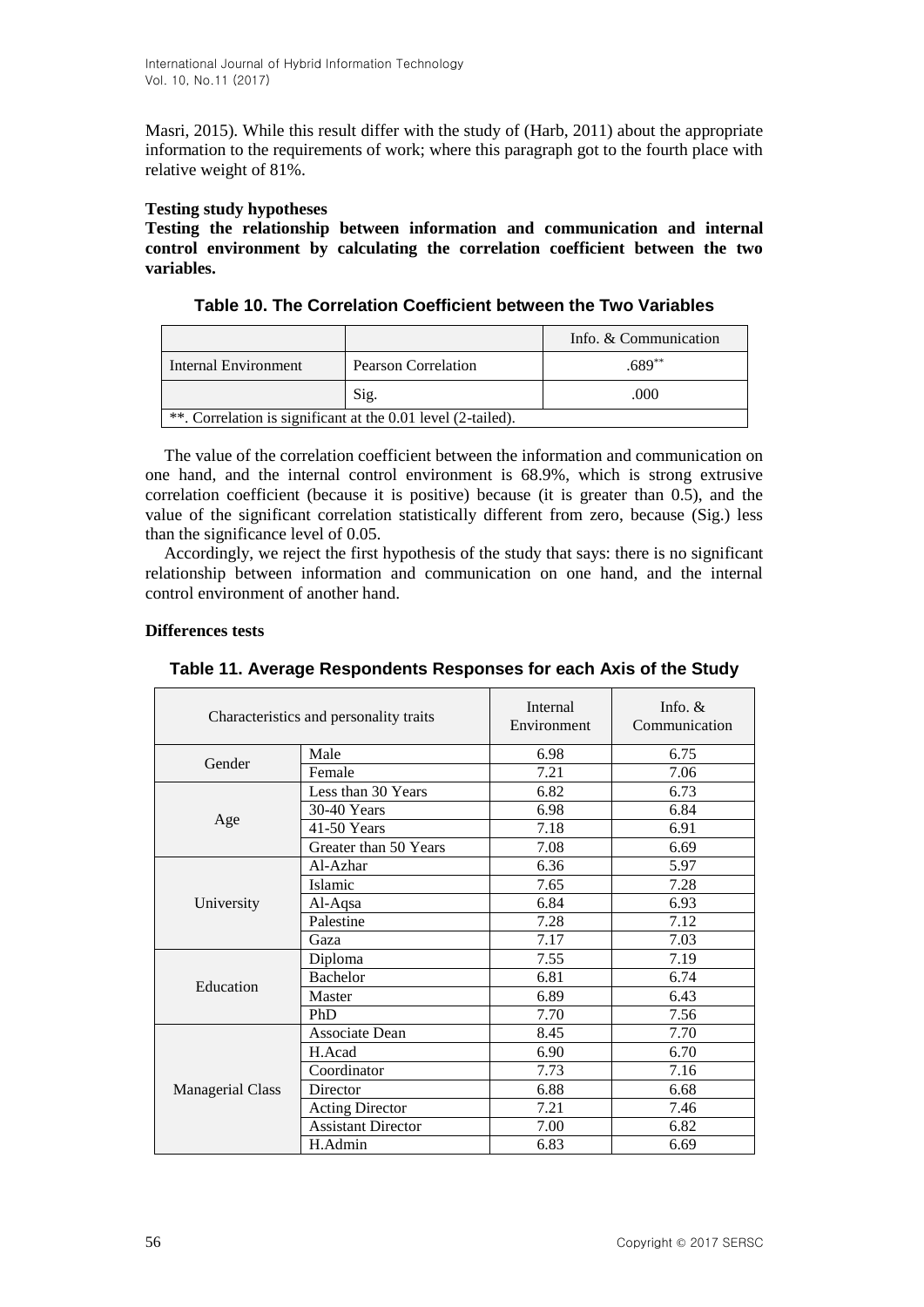| Years of service | Less than 3 Years     | 6.88 | 6.80  |
|------------------|-----------------------|------|-------|
|                  | 3-9 Years             | 6.95 | 6.76  |
|                  | $10-14$ Years         | 7.31 | 699   |
|                  | $15-19$ Years         | 6.84 | h. 76 |
|                  | Greater than 20 Years | 6.86 |       |

It was previously concluded that the respondents' responses are not subject to normal distribution, according to Kolmogorov Samaranov test results. Thus nonparametric tests will be applied in the test of differences.

#### **Table 12. Testing the Difference between the Responses of the Individuals Sample Attributable to Gender (Mann-Whitney Test)**

| Gender | N   | Mean Rank | Sum of Ranks | Mann-Whitney | Sig. |
|--------|-----|-----------|--------------|--------------|------|
| Male   | 26  | 78.67     | 9912.00      | 1911.00      | .334 |
| Female | 34  | 87.29     | 2968.00      |              |      |
| Total  | -60 |           |              |              |      |

Since the value (Sig.) is greater than the level of significance, we accept the null hypothesis (Ho) and that means there is no substantial difference between the responses of male and female.

### **Table 13. Testing for Differences between the Responses of the Members Sample Attributable to Age (Kruskal-Wallis Test)**

| Age           | N   | Mean Rank | Chi <sup>2</sup> | df | Sig. |
|---------------|-----|-----------|------------------|----|------|
| $<30$ Years   | 20  | 75.18     | .746             |    | .862 |
| 30-40 Years   |     | 78.76     |                  |    |      |
| $41-50$ Years |     | 83.17     |                  |    |      |
| $>50$ Years   | 28  | 84.80     |                  |    |      |
| Total         | 160 |           |                  |    |      |

Since the value (Sig.) is greater than the level of significance, we accept the null hypothesis (Ho) and that means there is no substantial difference between the responses of the respondents attributed to the variable age.

#### **Table 14. Testing for Differences between the Responses of the Members Sample Attributable to the University (Kruskal-Wallis Test)**

| University |     | Mean Rank | Chi <sup>2</sup> | df | Sig. |
|------------|-----|-----------|------------------|----|------|
| Al-Azhar   |     | 61.85     | 19.601           |    | .001 |
| Islamic    | 48  | 101.09    |                  |    |      |
| Al-Aqsa    | 44  | 69.97     |                  |    |      |
| Palestine  | 20  | 91.15     |                  |    |      |
| Gaza       |     | 84.29     |                  |    |      |
| Total      | 160 |           |                  |    |      |

Since the value (Sig.) is less than the significance level, we reject the null hypothesis (Ho) and that means that there is a fundamental difference between the responses of the respondents attributed to the university variable.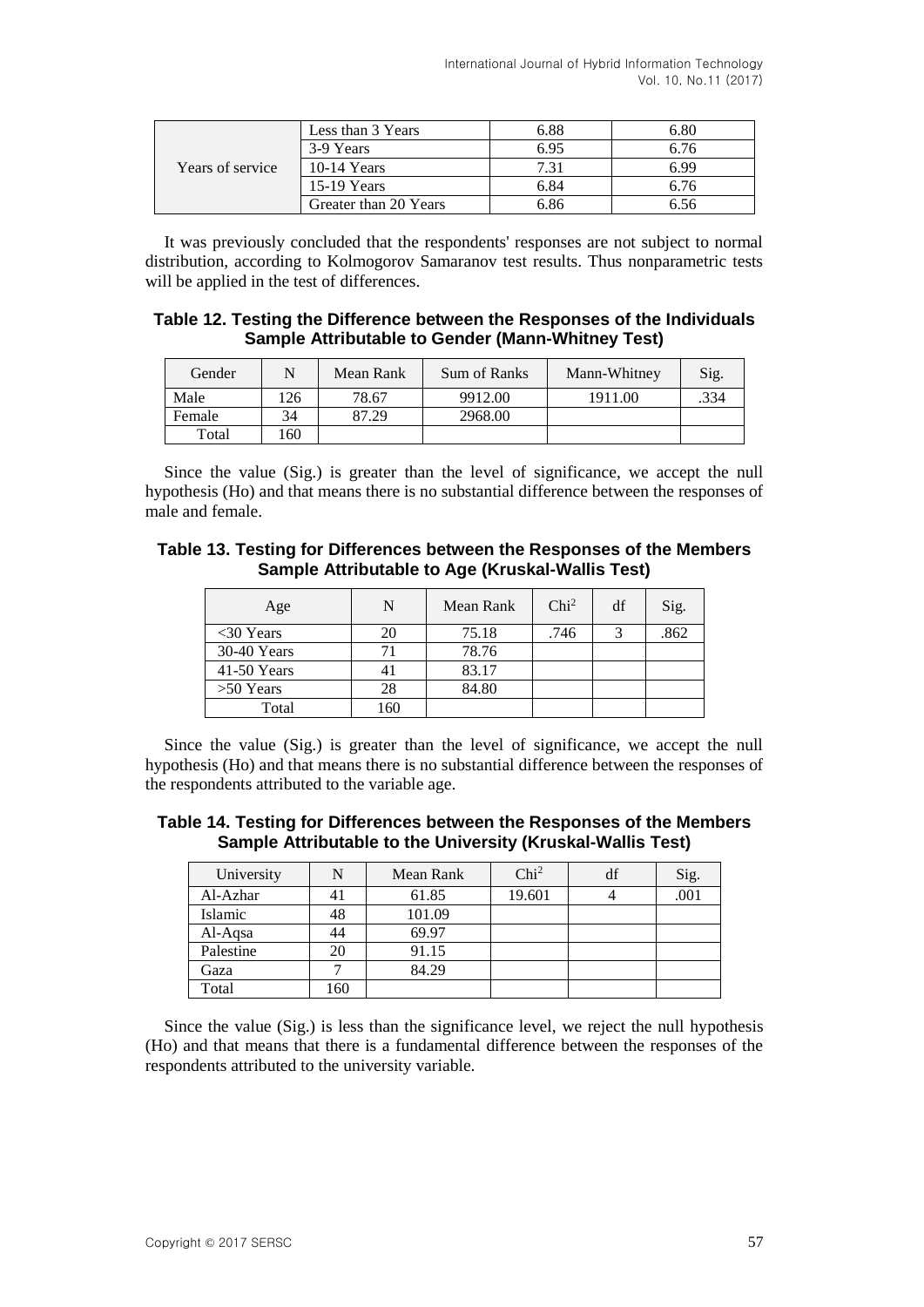| Education | N   | Mean Rank | Chi <sup>2</sup> | df | Sig. |
|-----------|-----|-----------|------------------|----|------|
| Diploma   | 14  | 98.57     | 9.013            |    | .029 |
| Bachelor  | 78  | 74.65     |                  |    |      |
| Master    | 44  | 73.93     |                  |    |      |
| PhD       | 24  | 101.02    |                  |    |      |
| Total     | .60 |           |                  |    |      |

## **Table 15. Testing for Differences between the Responses of the Members Sample Attributable to the Educational Qualification (Kruskal-Wallis Test)**

Since the value (Sig.) is less than the significance level, we reject the null hypothesis (Ho) and that means that there is a fundamental difference between the responses of the respondents attributed to the Qualification variable.

#### **Table 16. Testing for Differences between the Responses of the Members Sample Attributable Administrative Level (Kruskal-Wallis Test)**

| Managerial Class          | N   | Mean Rank | Chi <sup>2</sup> | df | Sig. |
|---------------------------|-----|-----------|------------------|----|------|
| Associate Dean            | 6   | 125.50    | 13.287           | 6  | .039 |
| H.Acad                    | 16  | 75.25     |                  |    |      |
| Coordinator               | 14  | 108.46    |                  |    |      |
| Director                  | 54  | 79.22     |                  |    |      |
| <b>Acting Director</b>    |     | 84.21     |                  |    |      |
| <b>Assistant Director</b> | 20  | 74.03     |                  |    |      |
| H.Admin                   | 43  | 71.08     |                  |    |      |
| <b>Total</b>              | 160 |           |                  |    |      |

Since the value (Sig.) is less than the significance level, we reject the null hypothesis (Ho) and that means that there is a fundamental difference between the responses of the respondents attributed to the administrative level variable.

## **Table 17. Testing for Differences between the Responses of the Members Sample Attributable to Years of Service (Kruskal-Wallis Test)**

| Years of service | N   | Mean Rank | Chi <sup>2</sup> | df | Sig. |
|------------------|-----|-----------|------------------|----|------|
| $<$ 3 Years      |     | 69.00     | 6.278            |    | .179 |
| 3-9 Years        | 34  | 78.72     |                  |    |      |
| $10-14$ Years    | 55  | 91.88     |                  |    |      |
| 15-19 Years      | 43  | 69.73     |                  |    |      |
| $>=20$           | 19  | 80.55     |                  |    |      |
| <b>Total</b>     | 160 |           |                  |    |      |

Since the value (Sig.) is greater than the level of significance, we accept the null hypothesis (Ho) and that means there is no substantial difference between the responses of the respondents attributed to the variable of years of service.

## **14. Study Results**

 The existence of shortcomings in the administrative communication in general within the universities and therefore this shortcoming will reflect on the entire regulatory process especially the communication process which represents a significant part of everyday business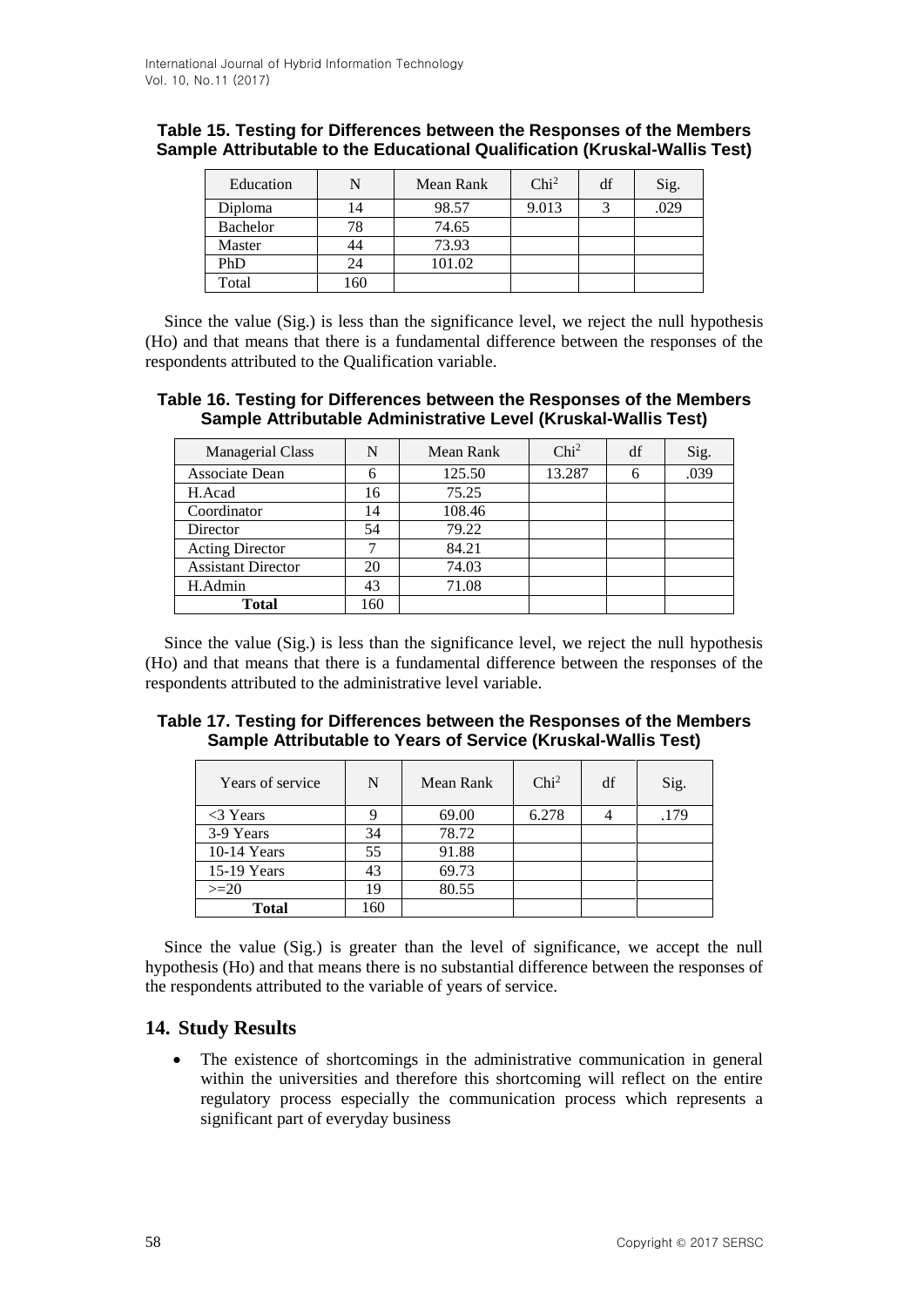- There were no significant relationship between information and communication from one side, and the internal control environment on the other side.
- The absence of a fundamental difference between the responses of the respondents attributed to the variable (gender, age, and years of service).
- The existence of a fundamental difference between the responses of the respondents attributed to the variable (university, educational qualification, the administrative level).

#### **15. Recommendations**

Based on the results reached by the study, the following recommendations are made:

- The Importance of updated systems and instructions for control periodically and parallel with the wheel of technology and scientific progress.
- Emphasis on administrative leaders to be a positive role model and set an example for employees in all business functions.
- Benefit from regional and international experiences in the application of control standards commensurate with the administrative system of the institution.
- The need to hold training courses for those working in universities and spread awareness of the importance of the control process and its benefits.

### **References**

- [1] Abbas, A. (2009). Basics of management science. Jordan: Dar soft for publication and distribution, and printing.
- [2] Abu Amuna, Y. M., Al Shobaki, M. J., Abu Naser, S. S., & Badwan J. J. (2017). Understanding Critical Variables For Customer Relationship Management In Higher Education Institution From Employee Perspective. International Journal of Information Technology and Electrical Engineering 6(1) 10-16.
- [3] Abu-Rahma, A. M. (2012). Develop the administrative communication in schools and periodic relief agency in Gaza governorates using Reengineering style. Master thesis, the Islamic University, Gaza, Palestine.
- [4] Abu-Salmiya, I. A. (2012). "Practice of administrative communication degree at the UNRWA Gaza governorate schools managers and ways to activate it. Master thesis, the Islamic University, Gaza, Palestine.
- [5] Al Shobaki, M. J., & Naser, S. S. A. (2016). Decision support systems and its role in developing the universities strategic management: Islamic university in Gaza as a case study. International Journal of Advanced Research and Development, 1,10, 33-47.
- [6] Al Shobaki, M. J., & Naser, S. S. A. (2016). Performance development and its relationship to demographic variables among users of computerized management information systems in Gaza electricity Distribution Company. International Journal of Humanities and Social Science Research, 2,10, 21-30.
- [7] Al Shobaki, M. J., & Naser, S. S. A. (2016). The Dimensions of Organizational Excellence in the Palestinian Higher Education Institutions From The Perspective Of The Students. Global Journal Of Multidisciplinary Studies, 5, 11, 66-100.
- [8] Al Shobaki, M. J., & Naser, S. S. A. (2016). The reality of modern methods applied in process of performance assessments of employees in the municipalities in Gaza Strip. International Journal of Advanced Scientific Research, 1,7, 14-23.
- [9] Al Shobaki, M. J., Amuna, Y. M. A., & Naser, S. S. A. (2016). The impact of top management support for strategic planning on crisis management: Case study on UNRWA-Gaza Strip. International Journal of Academic Research and Development, 1, 10, 20-25.
- [10] Al Shobaki, M. J., Amuna, Y. M. A., & Naser, S. S. A. (2017). Strategic and Operational Planning As Approach for Crises Management Field Study on UNRWA. International Journal of Information Technology and Electrical Engineering, 5, 6, 43-47.
- [11] Al-Qahtani, F. (2015). The fact of the internal administrative control sports clubs in Saudi Arabia, the southern region.
- [12] Badawi, A. K. (2011). The impact of the internal control structure of the system according to the COSO framework to achieve the control objectives.